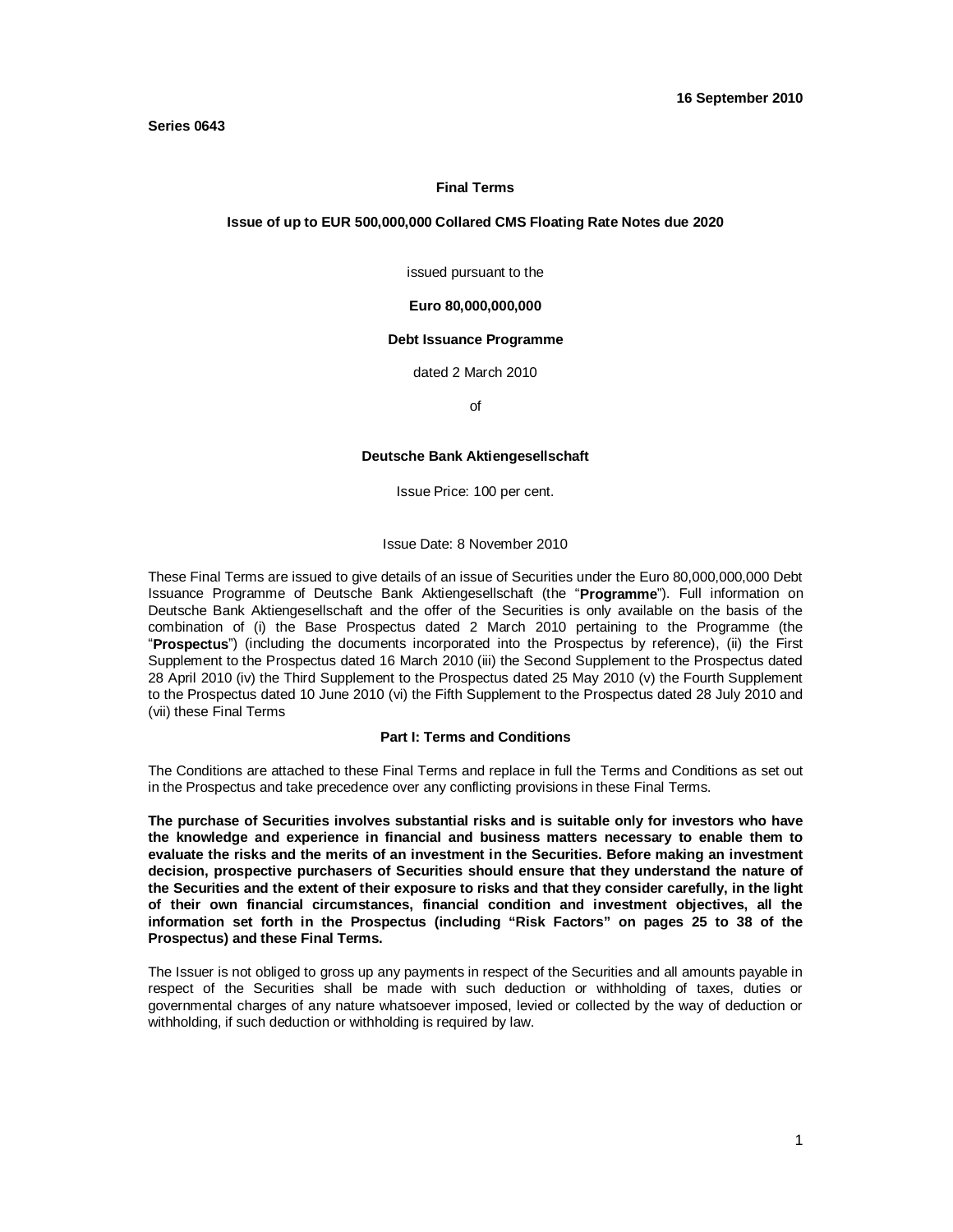| 1. ISSUER                                                 |                                                                                                                                                                                                                                                                                                                                                                                                                                                 |
|-----------------------------------------------------------|-------------------------------------------------------------------------------------------------------------------------------------------------------------------------------------------------------------------------------------------------------------------------------------------------------------------------------------------------------------------------------------------------------------------------------------------------|
| Issuer                                                    | Deutsche Bank Aktiengesellschaft acting through its<br>London Branch (the offeror)                                                                                                                                                                                                                                                                                                                                                              |
| Guarantor                                                 | Not applicable                                                                                                                                                                                                                                                                                                                                                                                                                                  |
| 2. FORM OF CONDITIONS                                     | <b>Integrated Conditions</b>                                                                                                                                                                                                                                                                                                                                                                                                                    |
| <b>3. GOVERNING LAW</b>                                   | English Law                                                                                                                                                                                                                                                                                                                                                                                                                                     |
| <b>4. TYPE OF SECURITIES</b>                              |                                                                                                                                                                                                                                                                                                                                                                                                                                                 |
| Legal type                                                | <b>Bearer Securities</b>                                                                                                                                                                                                                                                                                                                                                                                                                        |
| Appellation                                               | <b>Notes</b>                                                                                                                                                                                                                                                                                                                                                                                                                                    |
| 5. CURRENCY, DENOMINATION FORM, CERTAIN DEFINITIONS (§ 1) |                                                                                                                                                                                                                                                                                                                                                                                                                                                 |
| <b>Currency and Denomination</b>                          |                                                                                                                                                                                                                                                                                                                                                                                                                                                 |
| <b>Specified Currency</b>                                 | Euro (" <b>EUR</b> ")                                                                                                                                                                                                                                                                                                                                                                                                                           |
| Aggregate Principal Amount                                |                                                                                                                                                                                                                                                                                                                                                                                                                                                 |
|                                                           | Up to 500,000,000.<br>The Aggregate Principal Amount of the Notes will depend on<br>the amount of the Notes subscribed for during the Offer<br>Period (as defined in item 7 of Part B below). It is anticipated<br>that the final Aggregate Principal Amount of the Notes to be<br>issued on the Issue Date will be published by the Issuer on<br>the web-site of the Luxembourg Stock Exchange<br>(www.bourse.lu) on or around the Issue Date. |
| Specified Denomination(s)                                 | EUR 1,000                                                                                                                                                                                                                                                                                                                                                                                                                                       |
| <b>Calculation Amount</b>                                 | EUR 1,000                                                                                                                                                                                                                                                                                                                                                                                                                                       |
| <b>Form of Bearer Securities</b>                          |                                                                                                                                                                                                                                                                                                                                                                                                                                                 |
| <b>TEFRAD</b>                                             |                                                                                                                                                                                                                                                                                                                                                                                                                                                 |
|                                                           | Temporary Global Security exchangeable for Permanent<br>Global Security.                                                                                                                                                                                                                                                                                                                                                                        |
|                                                           | Permanent Global Security exchangeable for Definitive<br>Securities                                                                                                                                                                                                                                                                                                                                                                             |
| Exchangeable on request                                   | Not Applicable                                                                                                                                                                                                                                                                                                                                                                                                                                  |
| <b>Exchange Event provisions</b>                          | Applicable                                                                                                                                                                                                                                                                                                                                                                                                                                      |
| Global securities(s) to be in NGN form                    | No.                                                                                                                                                                                                                                                                                                                                                                                                                                             |
| <b>Clearing System</b>                                    | Clearstream Banking société anonyme, Luxembourg ("CBL")<br>42 Avenue JF Kennedy<br>1855 Luxemburg<br>Luxembourg                                                                                                                                                                                                                                                                                                                                 |
|                                                           | Euroclear Bank S. A./N. V.<br>Brussels ("Euroclear")                                                                                                                                                                                                                                                                                                                                                                                            |

*Brussels ("***Euroclear***") 1 Boulevard du Roi Albert II 1210 Brussels Belgium*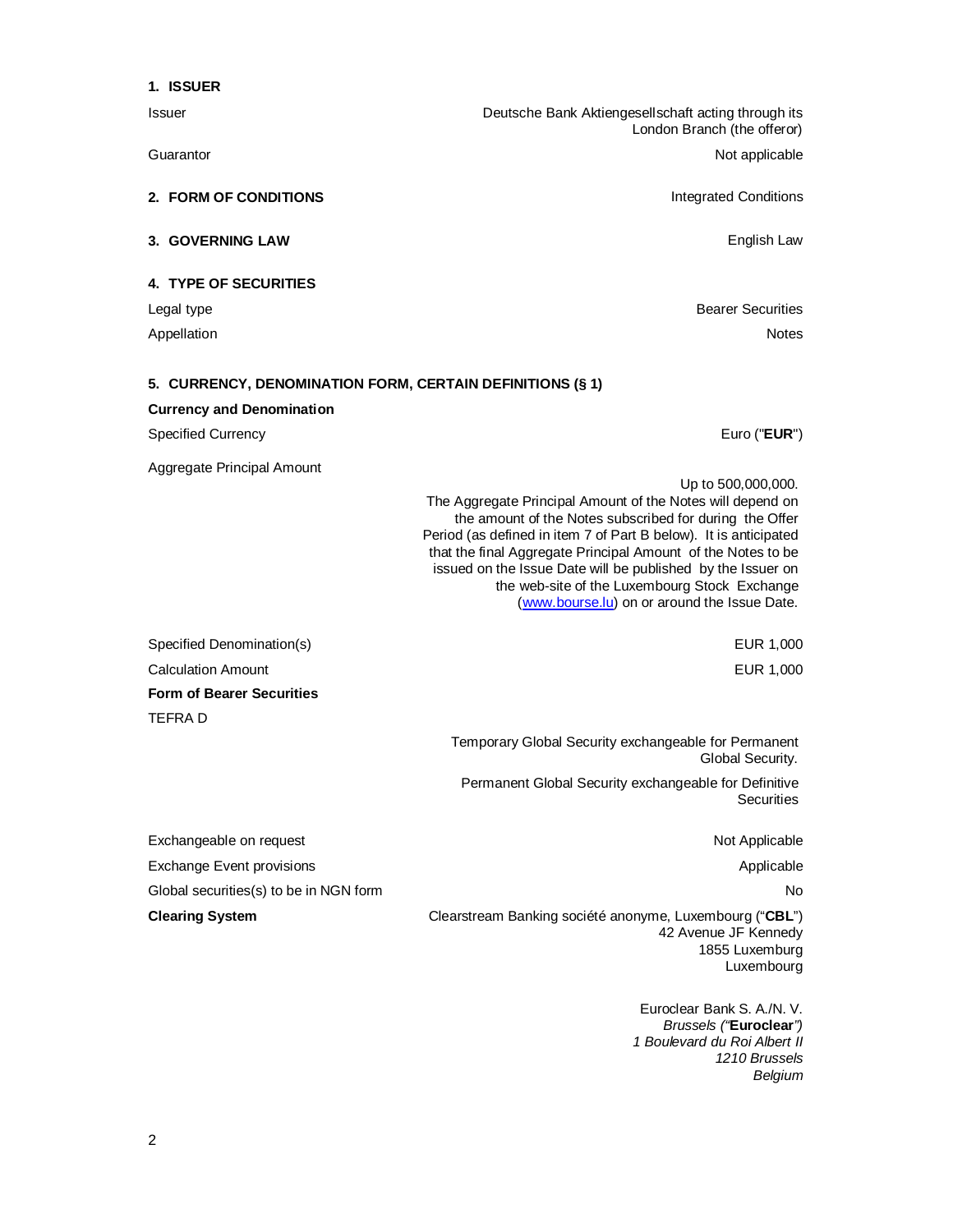# **6. STATUS (§ 2)** Status of Securities **Status of Securities** Unsubordinated **7. INTEREST (§ 3) B. Floating Rate or other variable interest rate Securities Interest, Interest Payment Dates and Interest Amount** Partly paid Securities No. 2008. The state of the state of the state of the state of the state of the state of the state of the state of the state of the state of the state of the state of the state of the state of the sta Interest Commencement Date 8 November 2010 TARN provisions **Not applicable** that the state of the state of the state of the state of the state of the state of the state of the state of the state of the state of the state of the state of the state of the state of th Interest Payment Dates 8 November in each year starting on 8 November 2011 to and including the Maturity Date, each subject to adjustment with the Modified Following Business Day Convention Interest Amount **An amount Calculated by the Calculation Agent** An amount calculated by the Calculation Agent equal to the product of (a) the Specified Denomination**,** (b) the Rate of Interest and (c) the Day Count Fraction **B1. Basic Floating Rate Securities** Rate of Interest **Rate of Interest** 70% x Reference Rate **Calculations and Determinations** Calculations and determinations shall be made by Calculation Agent Calculation Agent **Notification of Rate of Interest** Latest notification date As soon as possible after determination **General Definitions applicable to Floating Rate and other variable Securities** Business Day London Day Count Fraction 30/360 **Determination Dates Business Days Determination Dates Business Days** Interest Determination Day **Second TARGET2** and the second TARGET2 Business Day prior to the first day each Interest Period Interest Period End Date 8 November in each year starting on 8 November 2011 to and including the Maturity Date, each subject to adjustment with the Modified Following Business Day Convention Interest Periods **Adjusted Interest Periods** Adjusted Interest Periods **Screen Rate Determination** Applicable Applicable Applicable Applicable Applicable Applicable Applicable Applicable Reference Rate 11:00 Reference Rate-11:00 Margin **Margin** 0.00 per cent. Screen page **Reuters screen ISDAFIX2 Page** Reuters screen ISDAFIX2 Page Secondary Screen page Not Applicable Not Applicable Reference Banks As per § 3

Relevant location **Euro-Zone** 

Relevant Time **11:00 a.m.** Brussels time 11:00 a.m. Brussels time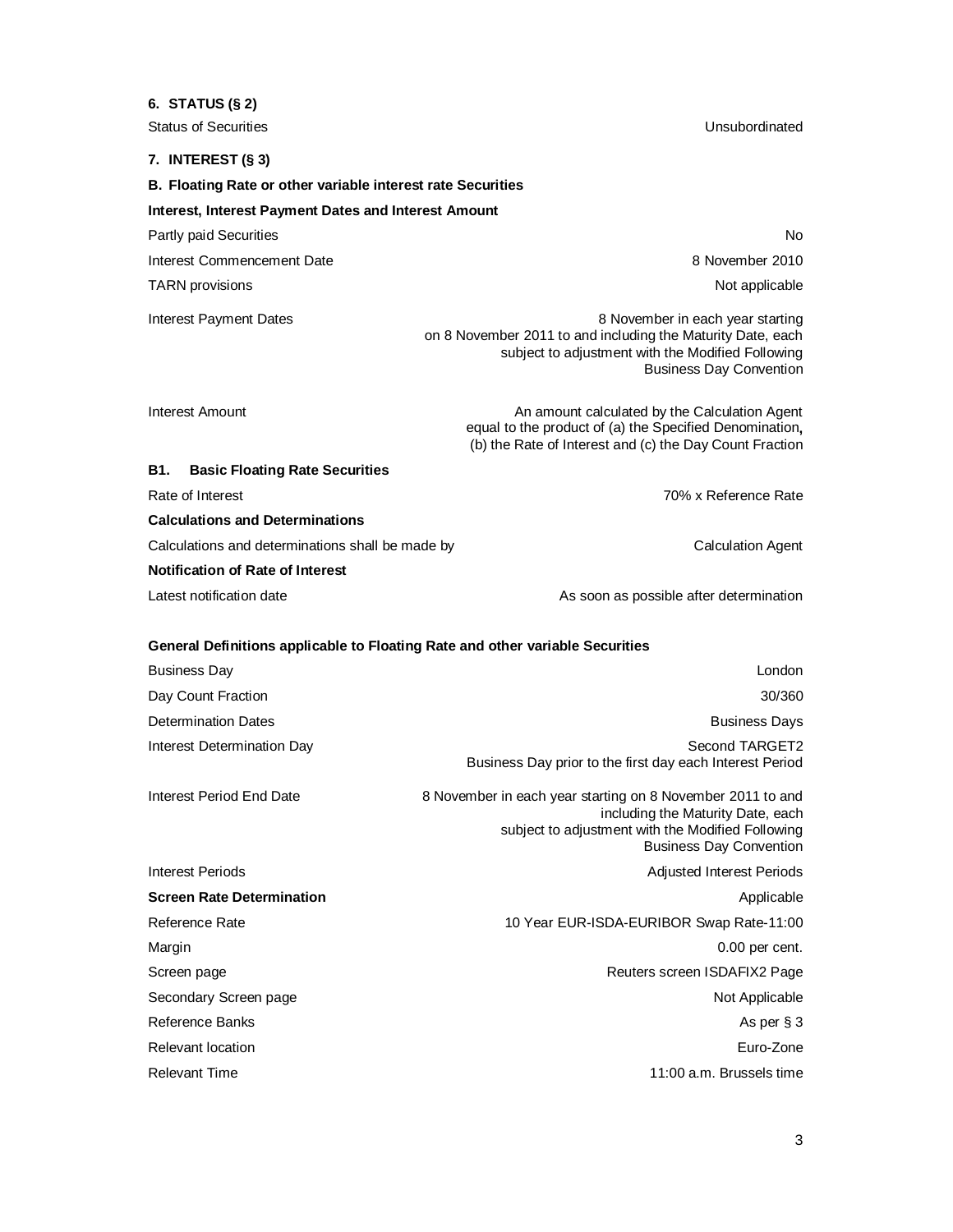| Minimum and Maximum Rate of Interest                                         |                                                                                                             |  |  |
|------------------------------------------------------------------------------|-------------------------------------------------------------------------------------------------------------|--|--|
| Minimum Rate of Interest                                                     | 1.45 per cent. per annum                                                                                    |  |  |
| Maximum Rate of Interest                                                     | 6.50 per cent. per annum                                                                                    |  |  |
|                                                                              |                                                                                                             |  |  |
| 8. PAYMENTS (§ 4)                                                            |                                                                                                             |  |  |
| Relevant Financial Centre(s) (for determining                                |                                                                                                             |  |  |
| the Payment Business Day)                                                    | TARGET2, London                                                                                             |  |  |
| 9. REDEMPTION $(\S 5)$                                                       |                                                                                                             |  |  |
| <b>Redemption at Maturity</b>                                                |                                                                                                             |  |  |
| <b>Maturity Date</b>                                                         | 8 November 2020                                                                                             |  |  |
| Settlement                                                                   | Cash                                                                                                        |  |  |
| <b>Redemption in Instalments</b>                                             | Not applicable                                                                                              |  |  |
| Early Redemption at the Option of the Issuer                                 | Not applicable                                                                                              |  |  |
| Early Redemption at the Option of a<br>Securityholder                        | Not applicable                                                                                              |  |  |
| <b>Automatic Redemption</b><br><b>Early Redemption Amount</b>                | Not applicable                                                                                              |  |  |
| <b>Early Redemption Amount</b>                                               |                                                                                                             |  |  |
|                                                                              | Fair market value less, in the case of an early redemption for<br>Illegality, Early Redemption Unwind Costs |  |  |
| Fair market value                                                            | An amount in EUR calculated by the Calculation Agent equal<br>to at least EUR 1,000                         |  |  |
| <b>Redemption for Illegality</b>                                             | Applicable                                                                                                  |  |  |
| <b>Certain Definitions</b>                                                   |                                                                                                             |  |  |
| <b>Early Redemption Unwind Costs</b>                                         | <b>Standard Early Redemption Unwind Costs</b>                                                               |  |  |
| 10.TERMS FOR CALCULATION OF THE REDEMPTION AMOUNT                            |                                                                                                             |  |  |
| <b>Redemption Amount</b>                                                     | <b>Calculation Amount</b>                                                                                   |  |  |
| <b>11. MARKET DISRUPTION</b>                                                 | Not Applicable                                                                                              |  |  |
| 12. ADJUSTMENTS, EXTRAORDINARY EVENTS AND TERMINATION                        | Not Applicable                                                                                              |  |  |
| 13. FISCAL AGENT/PAYING AGENT(S)/CALCULATION AGENT/DETERMINATION AGENT (§ 7) |                                                                                                             |  |  |
| <b>Fiscal Agent</b>                                                          | Deutsche Bank AG, London Branch                                                                             |  |  |
|                                                                              | <b>Winchester House</b><br>1 Great Winchester Street                                                        |  |  |
|                                                                              | London EC2N 2DB                                                                                             |  |  |

Paying Agent(s) **Paying Agent Paying Agent Condon Branch** 

United Kingdom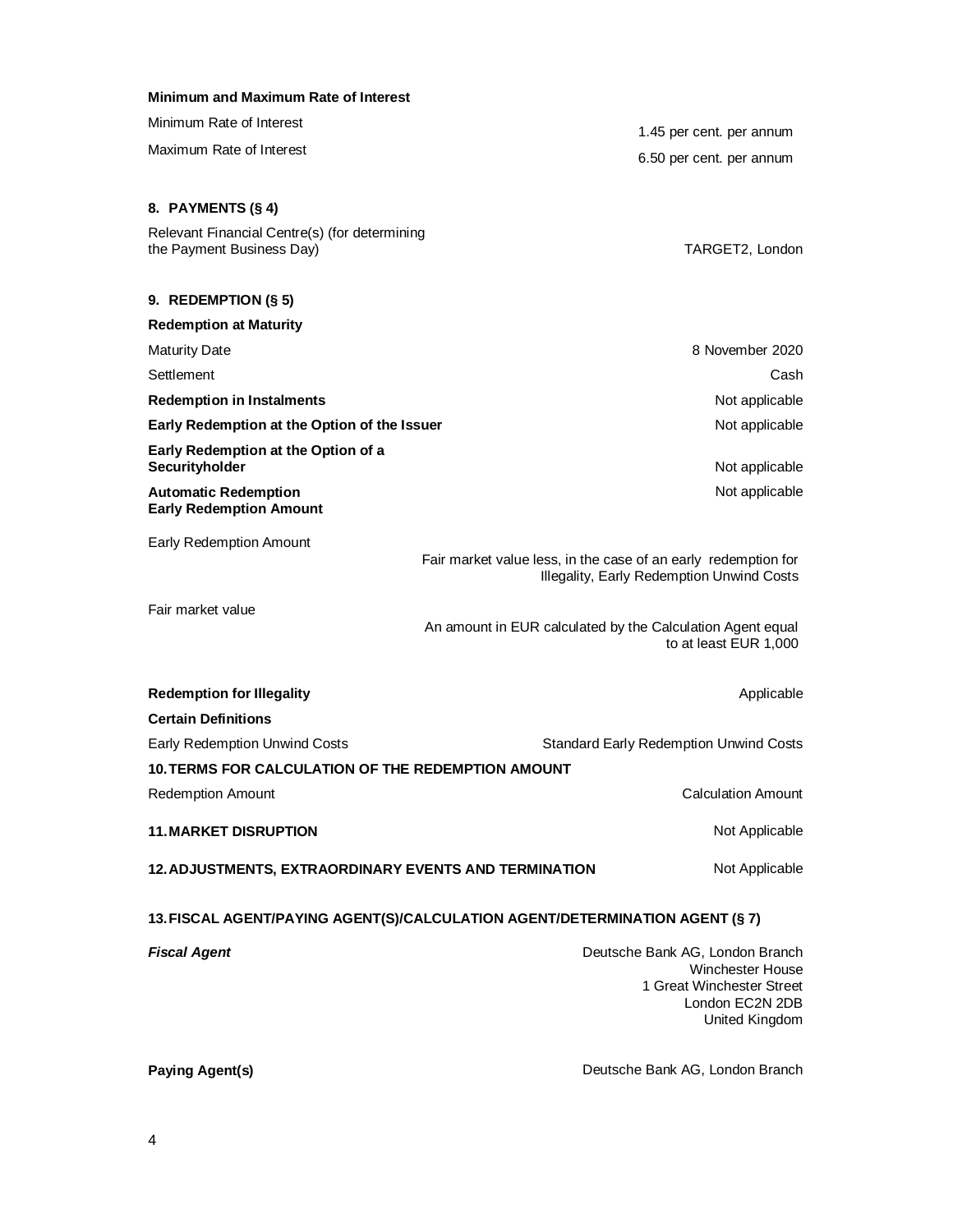Winchester House 1 Great Winchester Street London EC2N 2DB United Kingdom

Deutsche Bank Luxembourg S.A. 2 boulevard Konrad Adenauer L-1115 Luxembourg

**Determination Agent** Not applicable

# **Calculation Agent Calculation Agent Fiscal Agent**

# **14. TAXATION (§ 8)**

Withholding tax gross-up obligation of the Issuer No and the Issue No and the Issue No and the Issue No and the Issue No and the Issue No and the Issue No and the Issue Islamic No and the Issue Islamic Islamic No and the I Country United Kingdom

# **15. EVENTS OF DEFAULT (§10)** Not applicable

# **16. NOTICES (§ 13)**

| <b>Publication</b>                                                | Applicable                               |
|-------------------------------------------------------------------|------------------------------------------|
| Place and medium of publication                                   | Website of the Luxembourg Stock Exchange |
| Notice deemed to have been validly given on                       | Date of publication                      |
| <b>Notification to Clearing System</b>                            | Applicable                               |
| Substitution of notice pursuant to paragraph (1)                  | Applicable                               |
| Notice to Clearing System deemed to<br>have been validly given on | Date of notification                     |
| <b>Notifications by Securityholders</b>                           | Not applicable                           |
| <b>17. REDENOMINATION</b>                                         | Not applicable                           |
| <b>18. LANGUAGE OF CONDITIONS (§17)</b>                           | English only                             |
| <b>19. PROVISIONS FOR CREDIT LINKED SECURITIES</b>                | Not applicable                           |
| <b>20. OTHER FINAL TERMS</b>                                      | Not applicable                           |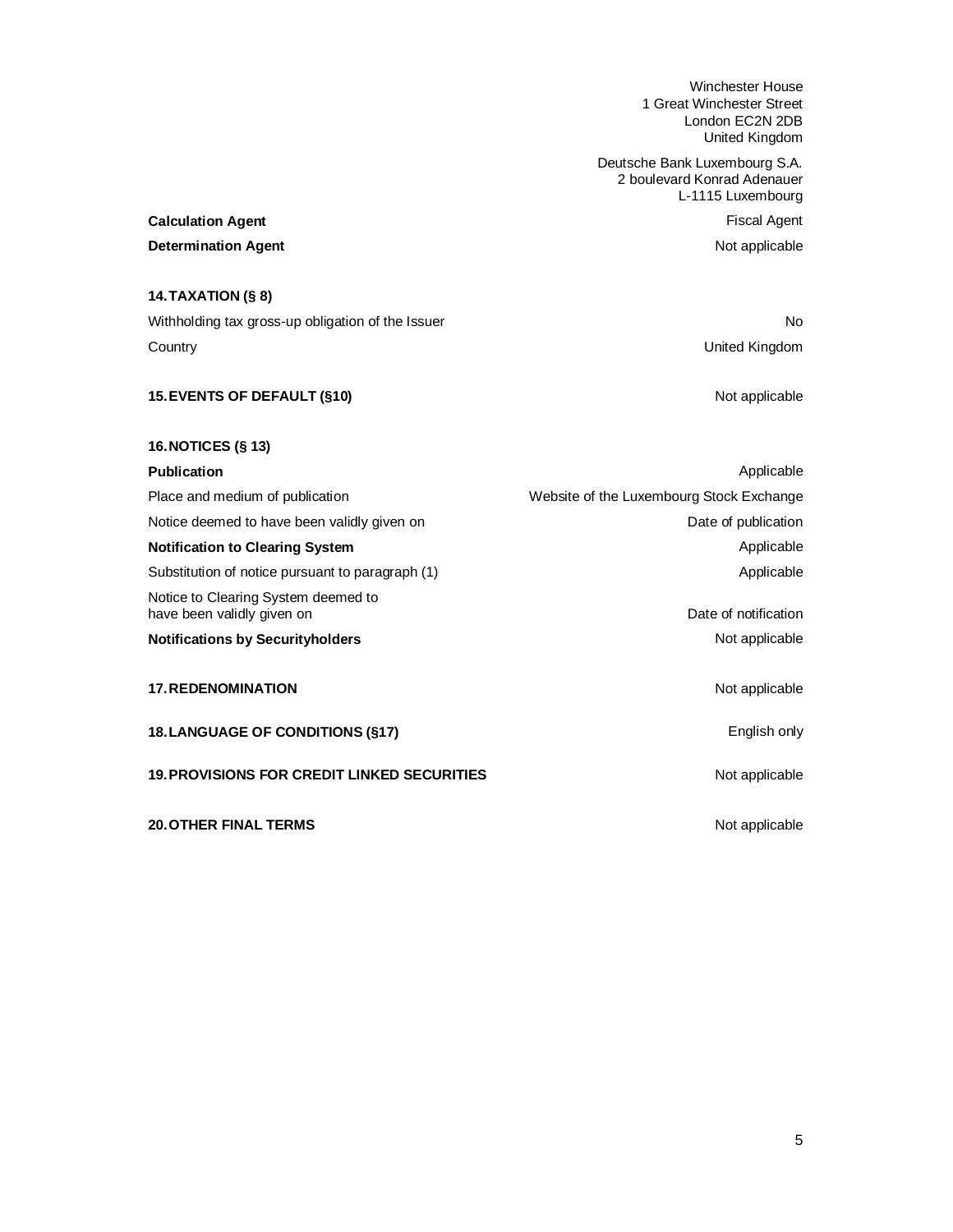#### **Part II: Additional Information**

# **1. ADMISSION TO TRADING, LISTING AND DEALING ARRANGEMENTS**

Listing(s) and admission to trading

Application has been made for the Securities to be listed on the Official List of the Luxembourg Stock Exchange and admitted to trading on the Luxembourg Stock Exchange's Regulated Market. Application will also be made for the Securities to be admitted to trading on the multilateral trading facility EuroTLX (managed by TLX S.p.A.). The Issuer is not a sponsor of, nor is responsible for, the admission and trading of the Securities on the EuroTLX and no assurance can be given that any such application will be successful.

Expected date of admission The Issue Date of a structure of the Issue Date of a structure of the Issue Date of the Issue Date

Regulated markets or equivalent markets on which, to the knowledge of the Issuer, Securities of the same class of the Securities to be offered or admitted to Not applicable Not applicable trading are already admitted to trading.

#### **2. RATINGS**

The Securities have not been rated.

## **3. INTEREST OF NATURAL AND LEGAL PERSONS INVOLVED IN THE ISSUE/OFFER**

Save for the fees payable to Deutsche Bank AG, London Branch as dealer (the "**Dealer**"), so far as the Issuer is aware, no person involved in the issue or offering of the Securities had an interest material to the issue or the offering with the exception of each Distributor (as defined at paragraph 6 below) who received a commission of up to 5.00% of the aggregate notional amount of Securities placed by such Distributor on the Issue Date.

#### **4. INFORMATION CONCERNING THE SECURITIES TO BE OFFERED / ADMITTED TO TRADING**

| Reasons for the offer  |
|------------------------|
| Estimated net proceeds |

General funding purposes Up to EUR 500,000,000

For the avoidance of doubt, the estimated net proceeds reflect the proceeds to be received by the Issuer on the Issue Date. They do not include the fees payable to the Dealer or the Distributors.

Estimated total expenses of the issue Not Applicable Not Applicable

# **5. YIELD**

Method of calculating the yield **ICMA method:** ICMA method: The ICMA method determines the effective interest rate Securities taking into account accrued interest on a daily basis.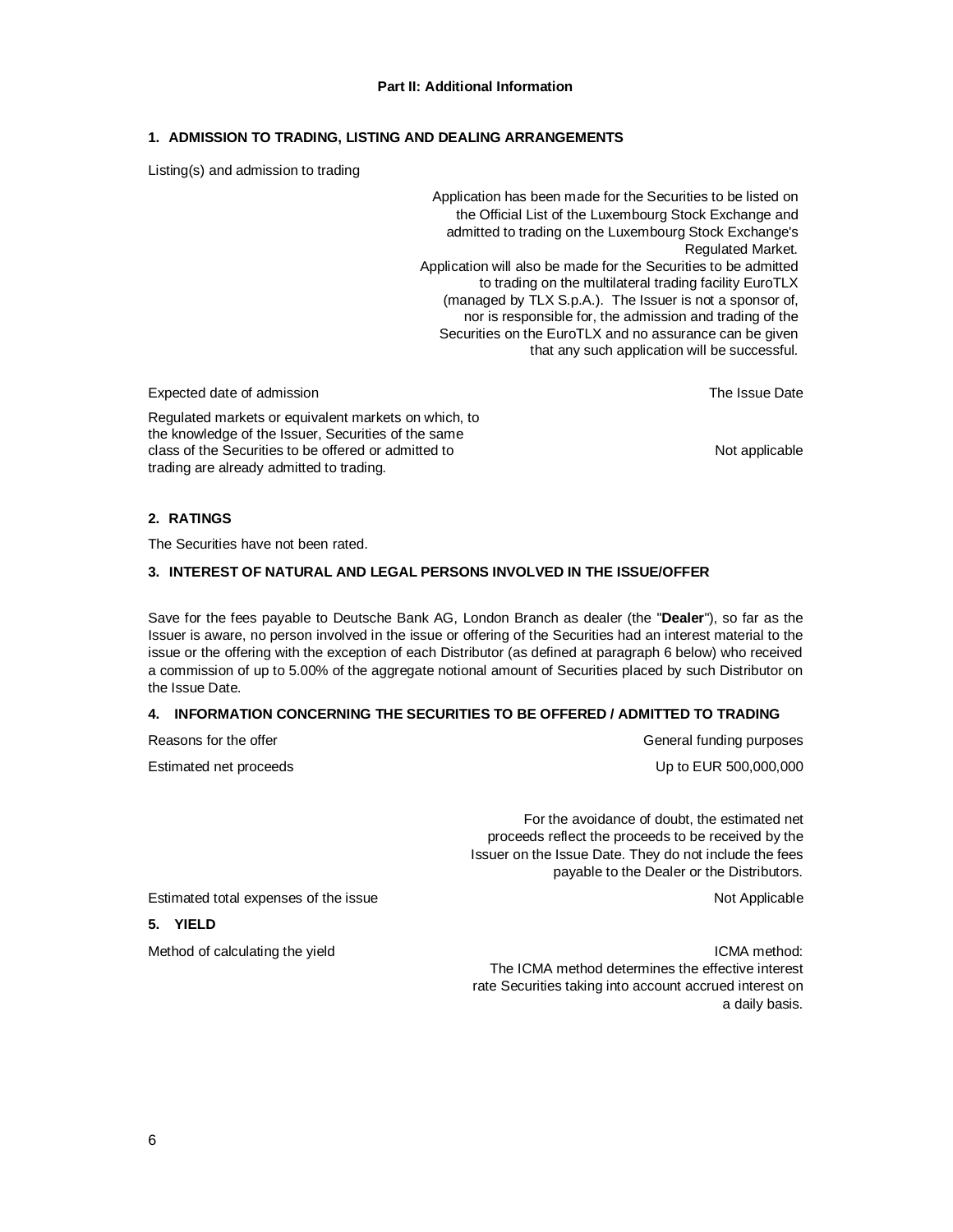# **6. INFORMATION ON THE PERFORMANCE OF THE UNDERLYING**

| <b>Historic Interest Rates</b>                                                                                                           | Information as to past and further performance and<br>volatility of the 10 Year EUR-ISDA-EURIBOR Swap<br>Rate-11:00 can be obtained from various<br>internationally recognised published or electronically<br>displayed sources, for example Bloomberg.                                                                                                                                                                                                                                                                                                          |
|------------------------------------------------------------------------------------------------------------------------------------------|------------------------------------------------------------------------------------------------------------------------------------------------------------------------------------------------------------------------------------------------------------------------------------------------------------------------------------------------------------------------------------------------------------------------------------------------------------------------------------------------------------------------------------------------------------------|
|                                                                                                                                          | Investors are advised that the historical performance<br>of the 10 Year EUR-ISDA-EURIBOR Swap Rate-<br>11:00 is not indicative of its future performance.                                                                                                                                                                                                                                                                                                                                                                                                        |
| <b>TERMS AND CONDITIONS OF THE</b><br>7.<br><b>OFFER</b>                                                                                 | Applicable                                                                                                                                                                                                                                                                                                                                                                                                                                                                                                                                                       |
|                                                                                                                                          |                                                                                                                                                                                                                                                                                                                                                                                                                                                                                                                                                                  |
| <b>Offer Period</b>                                                                                                                      | An offer of the Securities has been made through<br>Deutsche Bank S.p.A. of Piazza del Calendario 3,<br>20126, Milan, Italy and Finanza & Futuro Banca<br>S.p.A. of Piazza del Calendario 1, 20126 Milan, Italy<br>(each a "Distributor" and together with any other<br>entities appointed as a distributor in respect of the<br>Securities during the Offer Period, the "Distributors")<br>in the Republic of Italy, from 16 September 2010 to 4<br>November 2010, during the hours in which banks are<br>generally open for business in the Republic of Italy. |
|                                                                                                                                          | Any amendment to the Offer Period or to the<br>Aggregate Principal Amount will be communicated to<br>investors by means of a notice published on the<br>website of the Luxembourg Stock Exchange<br>(www.bourse.lu).                                                                                                                                                                                                                                                                                                                                             |
|                                                                                                                                          | The Issuer reserves the right to appoint other<br>distributors during the Offer Period, which will be<br>communicated to investors by means of a notice<br>published on the website of the Luxembourg Stock<br>Exchange (www.bourse.lu)                                                                                                                                                                                                                                                                                                                          |
| <b>Offer Price</b>                                                                                                                       | Issue Price (of which up to 5.00 per cent. is<br>by a commission payable to the<br>represented<br>Distributors)                                                                                                                                                                                                                                                                                                                                                                                                                                                  |
| Conditions to which the offer is subject                                                                                                 | The Offer of the Securities is conditional upon their<br>issue.                                                                                                                                                                                                                                                                                                                                                                                                                                                                                                  |
|                                                                                                                                          | The Issuer reserves the right to withdraw the offer<br>and/or cancel the issuance of the Securities for any<br>reason at any time on or prior to the Issue Date. For<br>the avoidance of doubt, if any application has been<br>made by a potential investor and the Issuer exercises<br>such a right, each such potential investor shall not be<br>entitled to subscribe or otherwise purchase any<br>Securities.                                                                                                                                                |
| The time period, including any possible<br>amendments, during which the Offer will be open<br>and description of the application process | The Offer will be open during the Offer Period.                                                                                                                                                                                                                                                                                                                                                                                                                                                                                                                  |
|                                                                                                                                          | Applications for the Securities can be made in the<br>Republic of Italy at participating branches of a                                                                                                                                                                                                                                                                                                                                                                                                                                                           |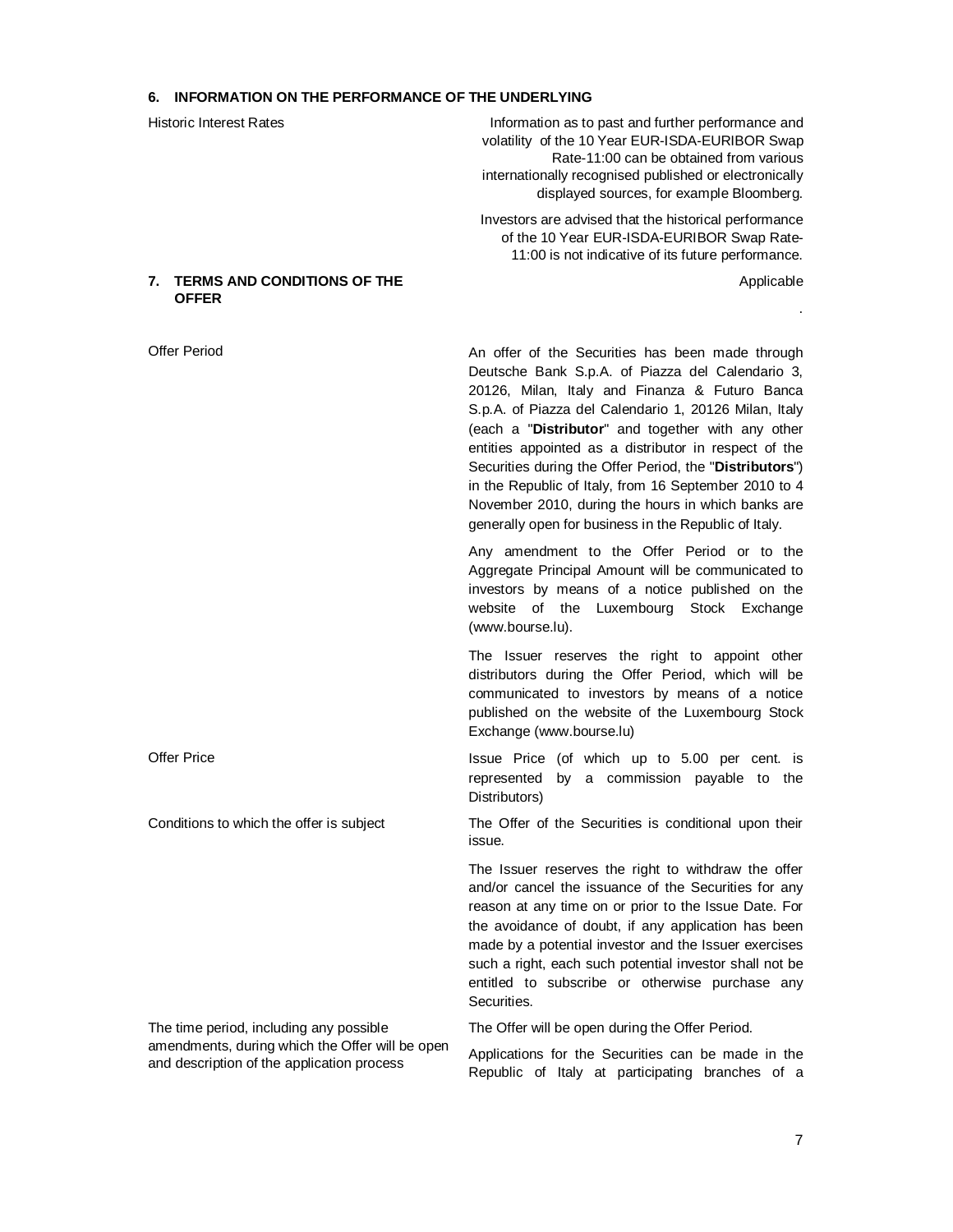Distributor.

Applications will be in accordance with the relevant Distributor's usual procedures, notified to investors by the relevant Distributor.

Prospective investors will not be required to enter into any contractual arrangements directly with the Issuer relating to the subscription for the Securities.

Details of the minimum and/or maximum amount of application The minimum allocation per investor will be equal to EUR 1,000 in nominal amount of the Securities. The maximum allocation of Securities will be subject only to availability at the time of the application.

> There are no pre-identified allotment criteria. The Distributors will adopt allotment criteria that ensures equal treatment of prospective investors. All of the Securities requested through the Distributors during the Offer Period will be assigned up to the maximum amount of the Offer.

Description of possibility to reduce subscriptions and manner for refunding excess amount paid by applicants:

Details of the method and time limits for paying up and delivering the Securities

Manner and date in which results of the offer are to be made public

Procedure for exercise of any right of pre emption, negotiability of subscription rights and treatment of subscription rights not exercised:

Categories of potential investors to which the Securities are offered

Not Applicable

The Securities will be issued on the Issue Date against payment to the Issuer by the Distributors of the net subscription moneys. Each investor will be notified by the relevant Distributor of the settlement arrangements in respect of the Securities at the time of such investor's application.

The Issuer will in its sole discretion determine the final amount of Securities to be issued (which will be dependent on the outcome of the offer), up to a limit of EUR 500,000,000.

The precise Aggregate Nominal Amount of Securities to be issued will be published on the website of the Luxembourg Stock Exchange ([www.bourse.lu](http://www.bourse.lu)) in accordance with Article 10 of the Luxembourg Law on the Prospectuses for Securities on or around the Issue Date.

Not Applicable

Offers may be made through each Distributor in the Republic of Italy to any person.

Qualified Investors (investitori qualificati, as defined in Article 100 of Legislative Decree No. 58 of 24 February 1998) may be assigned only those Securities remaining after the allocation of all the Securities requested by the public in the Republic of Italy during the Offer Period.

Offers (if any) in other EEA countries will only be made by the Dealer or a Distributor pursuant to an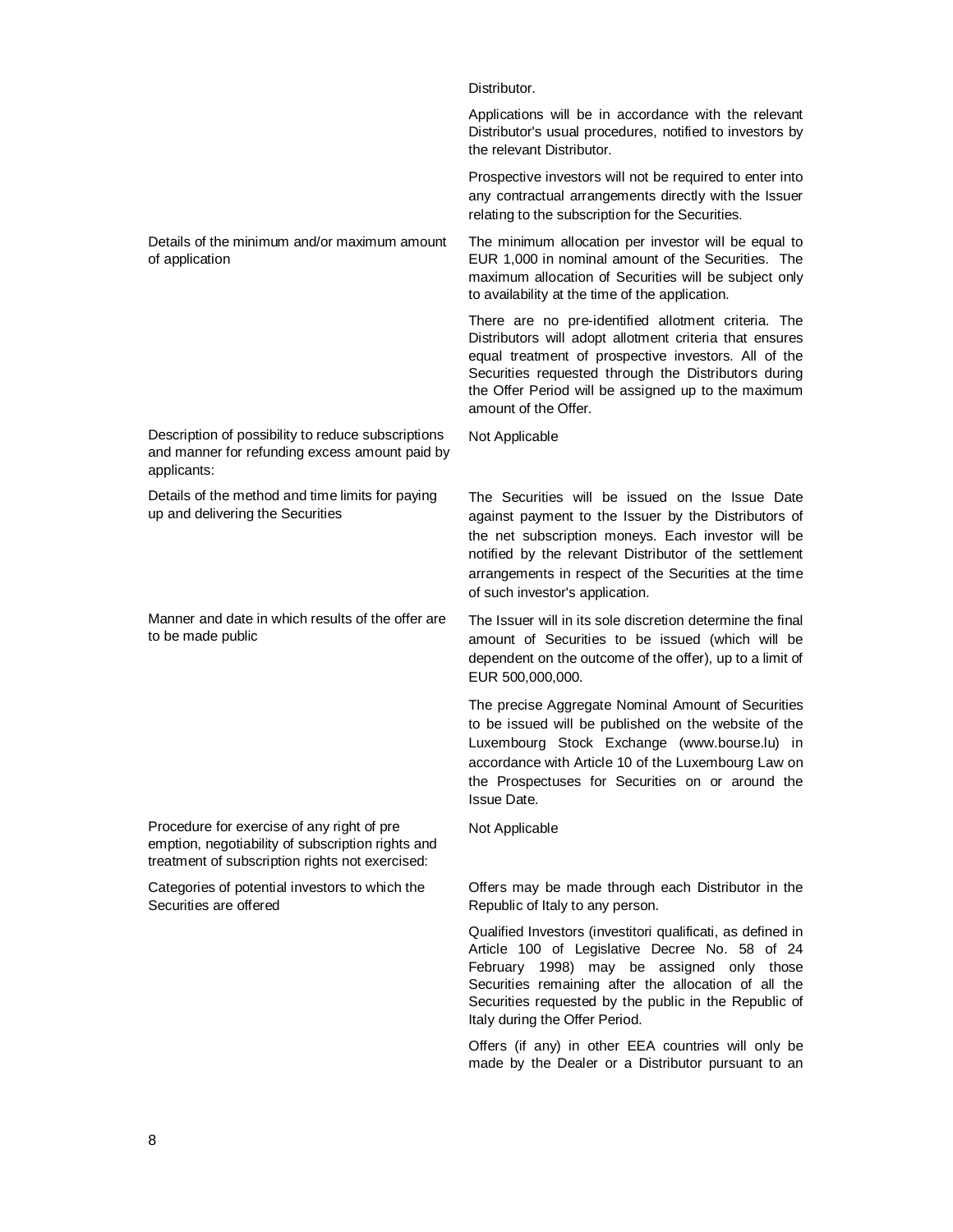exemption from the obligation under the Prospectus Directive as implemented in such countries to publish a prospectus.

For the avoidance of doubt, the Dealer will not place any Securities to the public in Italy.

Any investor not located in the Republic of Italy should contact its financial advisor for more information, and may only purchase the Securities, remaining after the allocation of all the Securities requested by the public in the Republic of Italy during the Offer Period, from its financial advisor, bank or financial intermediary.

Each investor will be notified by the relevant Distributor of its allocation of Securities after the end of the Offer Period and before the Issue Date.

No dealings in the Securities may take place prior to the Issue Date.

The issuer is not aware of any expenses and taxes specifically charged to the subscriber or purchaser.

For details of the Offer Price, which includes the commissions payable to the Distributors, see the section above entitled "Offer Price".

For details of the tax regime applicable to subscribers in the Republic of Italy, see Schedule 1 hereto

#### **8. DISTRIBUTION**

Process for notification to applicants of the amount allotted and indication whether dealing

Amount of any expenses and taxes specifically charged to the subscriber or purchaser

may begin before notification is made

| Method of distribution                             | Non-syndicated                                                          |
|----------------------------------------------------|-------------------------------------------------------------------------|
| If non-syndicated name and address of relevant     | Deutsche Bank AG, London Branch                                         |
| Dealer:                                            | <b>Winchester House</b><br>1 Great Winchester Street<br>London EC2N 2DB |
|                                                    | United Kingdom                                                          |
| Date of Subscription Agreement                     | Not applicable                                                          |
| Management details including form of<br>commitment | Not applicable                                                          |
| Management/Underwriting Commission                 | Not applicable                                                          |
| Selling Commission                                 | See paragraph 3 above                                                   |
| Listing Fee                                        | Luxembourg $-$ up to EUR 3,610                                          |
|                                                    | EuroTLX - up to EUR 300                                                 |
| <b>Distribution Fee</b>                            | See paragraph 3 above                                                   |
| Other Fee                                          | Not applicable                                                          |
| Stabilising Dealer/Manager                         | None                                                                    |
| <b>SECURITIES IDENTIFICATION NUMBERS</b><br>9.     |                                                                         |
| Common Code                                        | 054253427                                                               |
| <b>ISIN Code</b>                                   | XS0542534275                                                            |
|                                                    |                                                                         |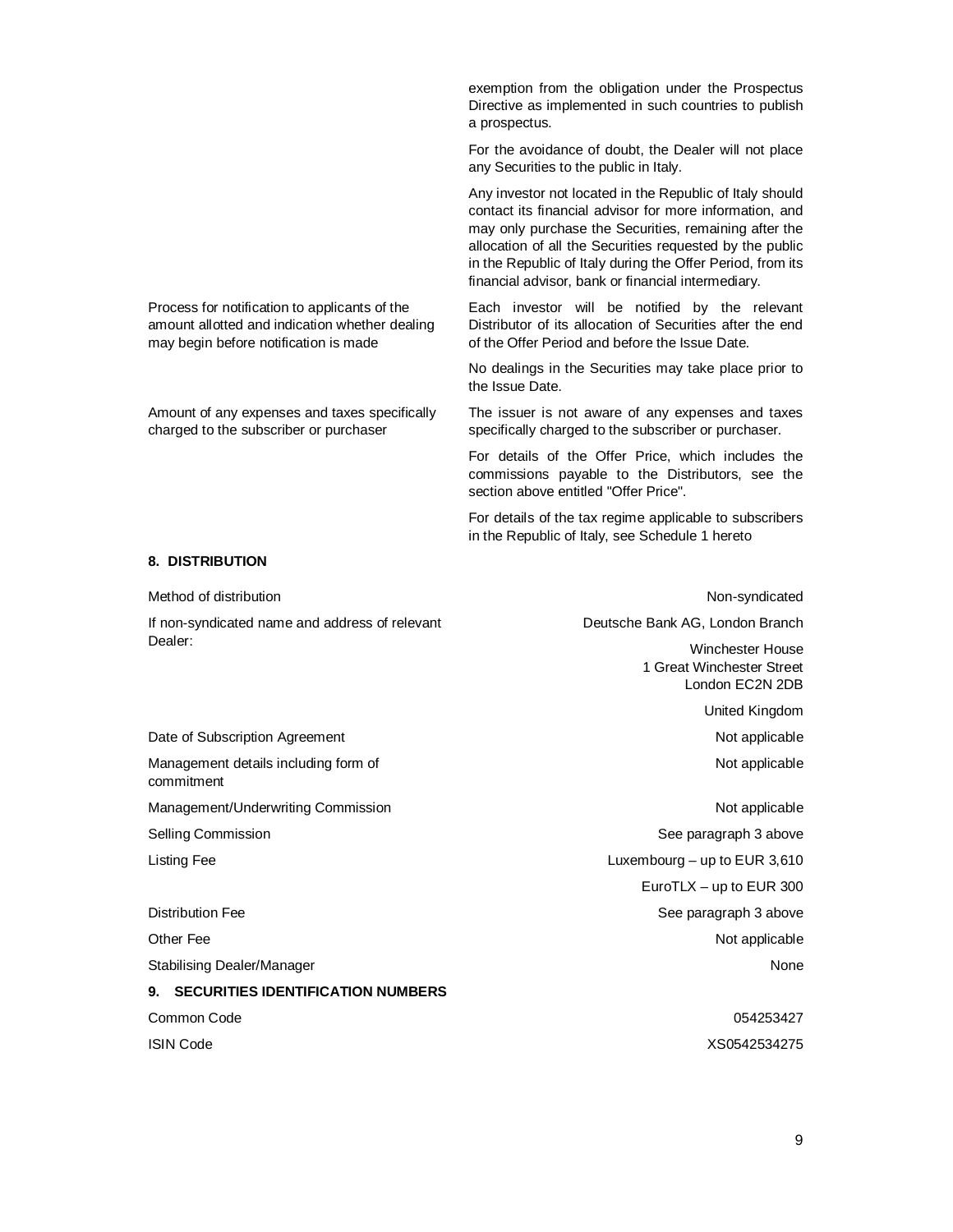### **10. EUROSYSTEM ELIGIBILITY**

Intended to be held in a manner which would allow Eurosystem eligibility.

#### **11. ADDITIONAL TAX INFORMATION**

See Schedule 1 hereto.

The above Final Terms comprises the details required to list this issue of Securities (as from 8 November 2010) under the Euro 80,000,000,000 Debt Issuance Programme of Deutsche Bank.

The Issuer accepts responsibility for the information contained in the Final Terms as set out in the Responsibility Statement on page 2 of the Prospectus provided that, with respect to any information included herein and specified to be sourced from a third party (i) the Issuer confirms that any such information has been accurately reproduced and as far as the Issuer is aware and is able to ascertain from information available to it from such third party, no facts have been omitted, the omission of which would render the reproduced information inaccurate or misleading and (ii) the Issuer has not independently verified any such information and accepts no responsibility for the accuracy thereof.

#### **Deutsche Bank Aktiengesellschaft**

acting through its London

Name & Title of signatories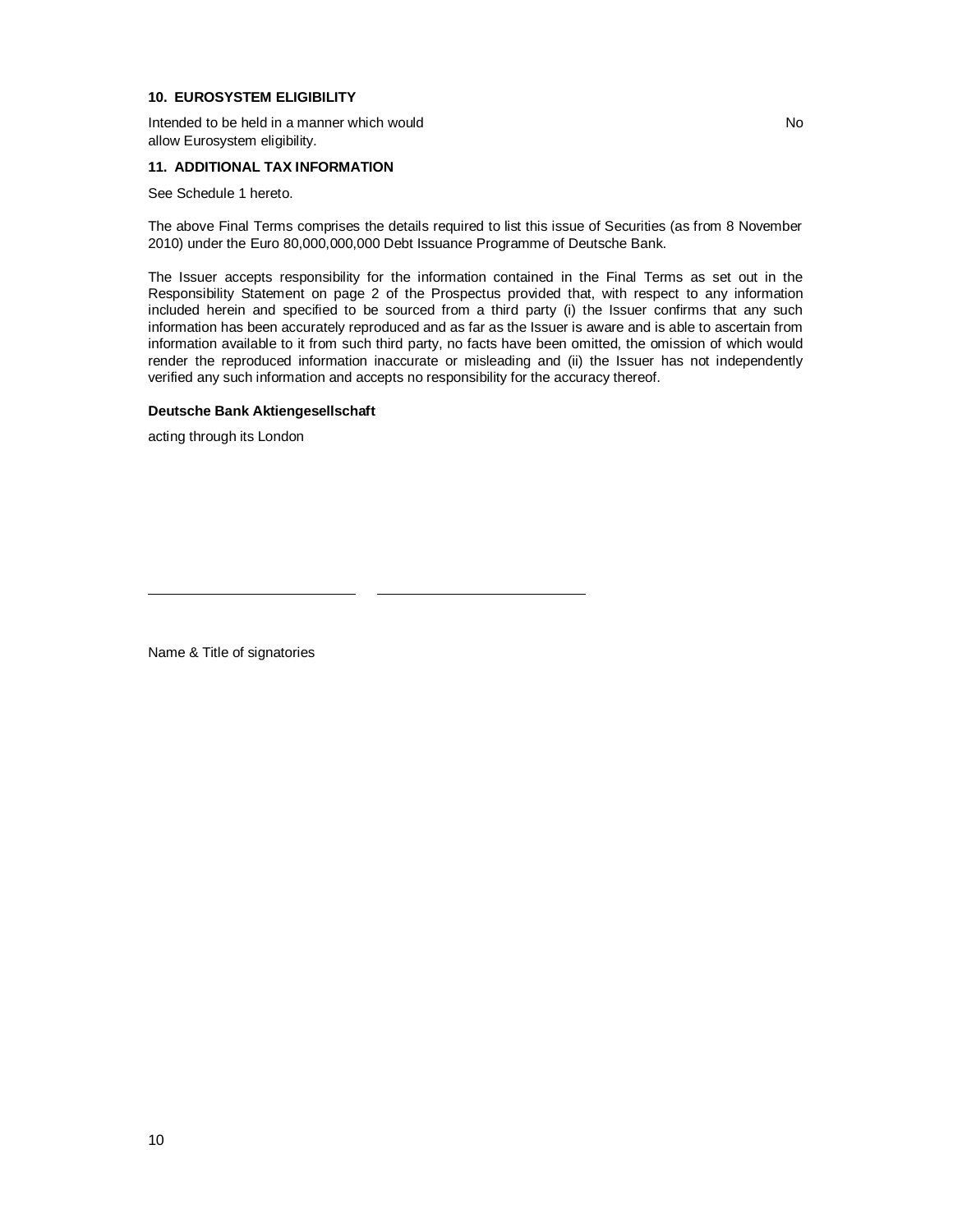#### **SCHEDULE 1**

#### **ITALIAN TAXATION**

*The following is a summary of current Italian law and practice relating to the taxation of the Securities. The statements herein regarding taxation are based on the laws in force in Italy as at the date of these Final Terms and are subject to any changes in law occurring after such date, which changes could be made on a retroactive basis. The following summary does not purport to be a comprehensive description of all the tax considerations which may be relevant to a decision to subscribe for, purchase, own or dispose of the Securities and does not purport to deal with the tax consequences applicable to all categories of investors, some of which (such as dealers in securities or commodities) may be subject to special rules.*

*Prospective purchasers of the Securities are advised to consult their own tax advisers concerning the overall tax consequences of their ownership of the Securities.*

#### *Tax treatment of the Securities*

Legislative Decree No. 239 of 1 April 1996, as a subsequently amended, (the Decree No. 239) provides for the applicable regime with respect to the tax treatment of interest, premium and other income (including the difference between the redemption amount and the issue price) from Securities falling within the category of bonds (*obbligazioni*) or debentures similar to bonds (*titoli similari alle obbligazioni*) issued, inter alia, by non-Italian resident issuers.

For these purposes, debentures similar to bonds are defined as securities that incorporate an unconditional obligation to pay, at maturity, an amount not less than their nominal value (whether or not providing for internal payments) and that do not give any right to directly or indirectly participate in the management of the relevant issuer or of the business in relation to which they are issued nor any type of control on the management.

#### *Italian resident investors*

Where Securities have an original maturity of at least 18 months and an Italian resident Securityholder is (i) an individual not engaged in an entrepreneurial activity to which the relevant Securities are connected (unless he has opted for the application of the "*risparmio gestito*" regime – see "Capital Gains Tax" below), (ii) a non-commercial partnership, (iii) a non-commercial private or public institution, or (iv) an investor exempt from Italian corporate income taxation, interest, premium and other income relating to the Securities, accrued during the relevant holding period, are subject to a withholding tax, referred to as "*imposta sostitutiva*", levied at the rate of 12.50 per cent. In the event that the Securityholders described under (i) and (iii) above are engaged in an entrepreneurial activity to which the Securities are connected, the *imposta sostitutiva* applies as a provisional tax.

Where an Italian resident Securityholder is a company or similar commercial entity or a permanent establishment in Italy of a foreign company to which the Securities are effectively connected and such Securities are deposited with an authorised intermediary, interest, premium and other income from such Securities will not be subject to *imposta sostitutiva*, but must be included in the relevant Securityholder's income tax return and are therefore subject to general Italian corporate taxation (**IRES**, levied at the rate of 27.5%) and, in certain circumstances, depending on the "status" of the Securityholder, also to the regional tax on productive activities (**IRAP**, generally levied at the rate of 3.9%, even though regional surcharges up to 0.92 per cent. may apply).

If an investor is resident in Italy and is an open-ended or closed-ended investment fund (the **Fund**) or a SICAV, and the Securities are held by an authorised intermediary, interest, premium and other income accrued during the holding period on the Securities will not be subject to *imposta sostitutiva*, but must be included in the management results of the Fund or SICAV accrued at the end of each tax period, subject to an *ad-hoc* substitute tax applicable at a 12.50 per cent. rate.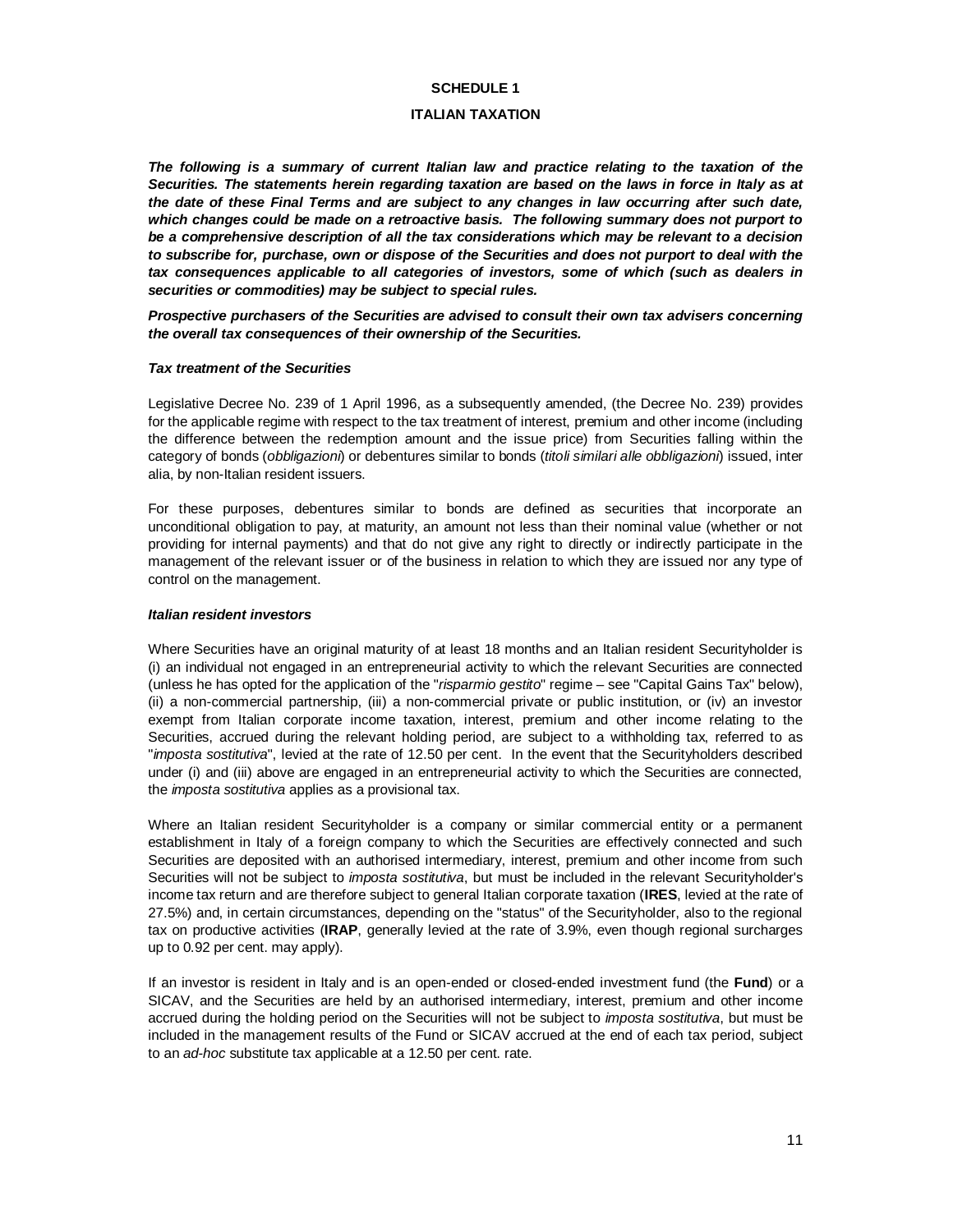Where an Italian resident Securityholder is a pension fund (subject to the regime provided for by article 17 of the Legislative Decree No. 252 of 5 December 2005) and the Securities are deposited with an authorised intermediary, interest, premium and other income relating to the Securities and accrued during the holding period will not be subject to *imposta sostitutiva*, but must be included in the result of the relevant portfolio accrued at the end of the tax period, to be subject to a 11 per cent. substitute tax.

Pursuant to Decree No. 239, *imposta sostitutiva* is applied by banks, *Società di intermediazione mobiliare* (**SIM**), fiduciary companies, *Società di gestione del risparmio* (**SGR**), stockbrokers and other entities identified by a decree of the Ministry of Economics and Finance (each an "**Intermediary"**).

For the Intermediary to be entitled to apply the imposta sostitutiva, it must (i) be (a) resident in Italy or (b) resident ouside Italy, whit a permanent establishment in Italy or (c) an entity or a company not resident in Italy, acting through a system of centralised administration of securities and directly connected with the Department or Revenue of the Italian Ministry of Finance having appointed an Italian representative for the purposes of Decree 239;and (ii) intervene, in any way, in the collection of interest or in the transfer of the Securities. For the purpose of the application of the *imposta sostitutiva*, a transfer of Securities includes any assignment or other act, either with or without consideration, which results in a change of the ownership of the relevant Securities or in a change of the Intermediary with which the Securities are deposited.

Where the Securities are not deposited with an Intermediary, the *imposta sostitutiva* is applied and withheld by any entity paying interest to a Securityholder. If interest and other proceeds on the Securities are not collected through an Intermediary or any entity paying interest and as such no imposta sostitutiva is levied, the Italian resident beneficial owners listed above under (i) to (iv) will be required to include interest and other proceeds in their yearly income tax return and subject them to a final substitute tax at a rate of 12.5 per cent..

#### *Early Redemption*

Without prejudice to the above provisions, in the event that Securities having an original maturity of at least 18 months are redeemed, in full or in part, prior to 18 months from their issue date, Italian resident Securityholders will be required to pay, by way of a withholding to be applied by the Italian intermediary responsible for payment of interest or the redemption of the Securities, an amount equal to 20 per cent. of the interest and other amounts accrued up to the time of the early redemption. In accordance with one interpretation of Italian fiscal law, the above 20 per cent. additional amount may be due also in the event of purchase of Securities by the issuer with subsequent cancellation thereof prior to 18 months from the date of issue.

#### *Non-Italian Resident Securityholders*

No Italian *imposta sostitutiva* is applied on payments to a non-Italian resident Securityholder of interest or premium relating to the Securities provided that, if the Securities are held in Italy, the non-Italian resident Securityholder declares itself to be a non-Italian resident according to Italian tax regulations.

#### *Capital Gains Tax*

Any gain obtained from the sale, early redemption or redemption of the Securities would be treated as part of the taxable income (and, in certain circumstances, depending on the "status" of the Securityholder, also as part of the net value of production for IRAP purposes) if realised by an Italian company or a similar commercial entity (including the Italian permanent establishment of foreign entities to which the Securities are connected) or Italian resident individuals engaged in an entrepreneurial activity to which the Securities are connected.

Where an Italian resident Securityholder is an individual not holding the Securities in connection with an entrepreneurial activity and certain other persons, any capital gain realised by such Securityholder from the sale, early redemption or redemption of the Securities would be subject to an *imposta sostitutiva*,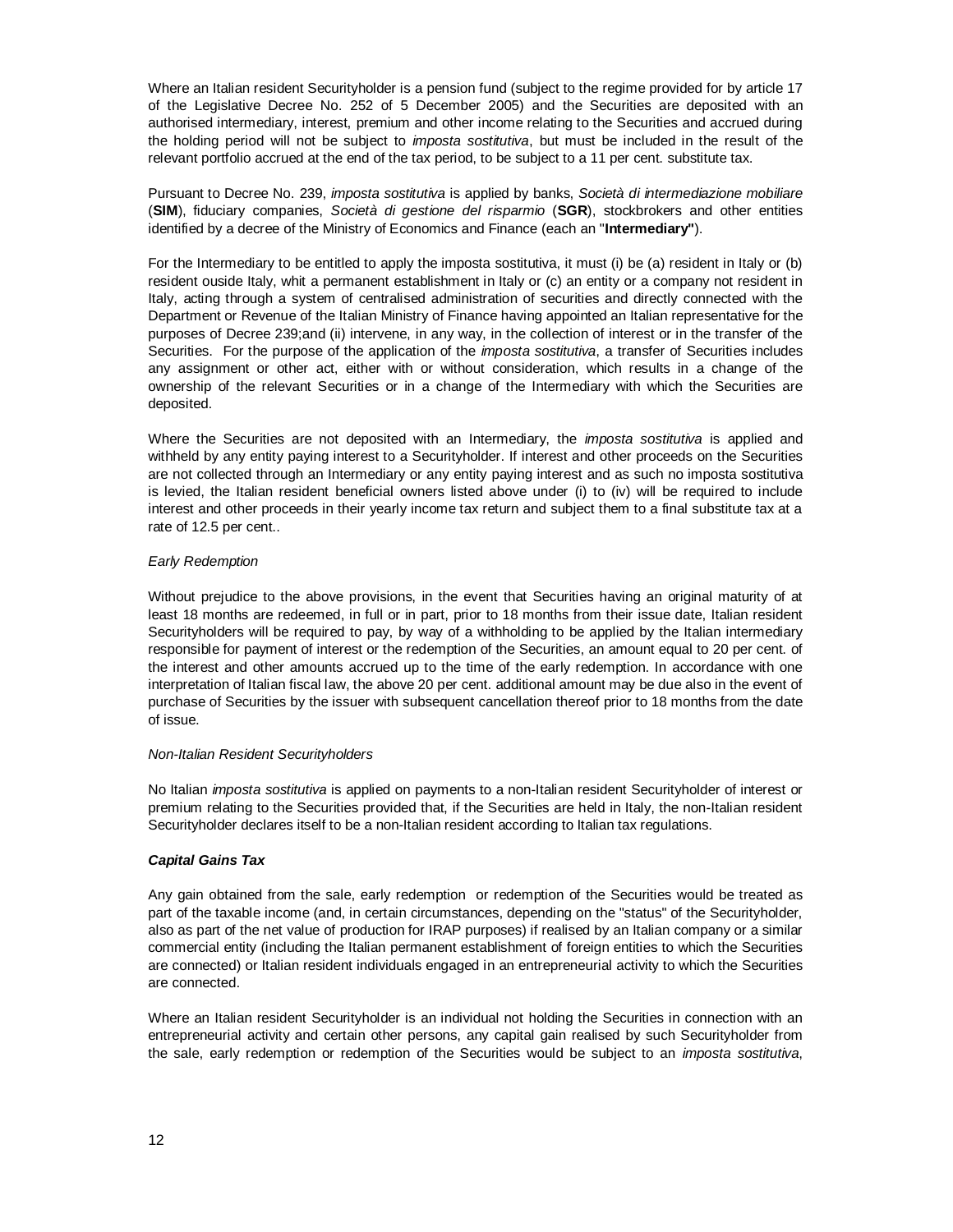levied at the current rate of 12.50 per cent. Under some conditions and limitations, Securityholders may set off losses with gains. This rule applies also to certain other entities holding the Securities.

In respect of the application of the imposta sostitutiva, taxpayers may opt for one of the three regimes described below.

- x Under the "tax declaration" regime (*regime della dichiarazione*), which is the default regime for taxation of capital gains realised by Italian resident individuals not engaged in entrepreneurial activity to which the Securities are connected, the *imposta sostitutiva* on capital gains will be chargeable, on a yearly cumulative basis, on all capital gains, net of any offsettable capital loss, realised by the Italian resident individual Securityholder holding Securities not in connection with an entrepreneurial activity pursuant to all sales, early redemption or redemptions of the Securities carried out during any given tax year. Italian resident individuals holding Securities not in connection with an entrepreneurial activity must indicate the overall capital gains realised in any tax year, net of any relevant incurred capital loss, in the annual tax return and pay *imposta sostitutiva* on such gains together with any balance of income tax due for such year. Capital losses in excess of capital gains may be carried forward against capital gains realised in any of the four succeeding tax years.
- As an alternative to the tax declaration regime, Italian resident individual Securityholders holding the Securities not in connection with an entrepreneurial activity may elect to pay the *imposta sostitutiva* separately on capital gains realised on each sale, early redemption or redemption of the Securities (the "*risparmio amministrato*" regime provided for by Article 6 of the Legislative Decree No. 461 of 21 November 1997, as a subsequently amended, the "Decree No. 461"). Such separate taxation of capital gains is allowed subject to (i) the Securities being deposited with Italian banks, SIMs or certain authorised financial intermediaries; and (ii) an express election for the *risparmio amministrato* regime being punctually made in writing by the relevant Securityholder. The depository is responsible for accounting for *imposta sostitutiva* in respect of capital gains realised on each sale or redemption of the Securities (as well as in respect of capital gains realised upon the revocation of its mandate), net of any incurred capital loss, and is required to pay the relevant amount to the Italian tax authorities on behalf of the taxpayer, deducting a corresponding amount from the proceeds to be credited to the Securityholder or using funds provided by the Securityholder for this purpose. Under the *risparmio amministrato* regime, where a sale, early redemption or redemption of the Securities results in a capital loss, such loss may be deducted from capital gains subsequently realised, within the same Securities management, in the same tax year or in the following tax years up to the fourth. Under the *risparmio amministrato* regime, the Securityholder is not required to declare the capital gains in its annual tax return.
- Any capital gains realised or accrued by Italian resident individuals holding the Securities not in connection with an entrepreneurial activity who have entrusted the management of their financial assets, including the Securities, to an authorised intermediary and have opted for the so-called "*risparmio gestito*" regime (regime provided by Article 7 of Decree No. 461)will be included in the computation of the annual increase in value of the managed assets accrued, even if not realised, at year end, subject to a 12.50 per cent. substitute tax, to be paid by the managing authorised intermediary. Under the *risparmio gestito* regime, any depreciation of the managed assets accrued at year end may be carried forward against increase in value of the managed assets accrued in any of the four succeeding tax years. Under the *risparmio gestito* regime, the Securityholder is not required to declare the capital gains realised in its annual tax return.

Any capital gains realised by a Securityholder which is an Italian open-ended or a closed-ended investment fund or a SICAV will be included in the result of the relevant portfolio accrued at the end of the tax period, to be subject to the 12.50 per cent. substitute tax.

Any capital gains realised by a Securityholder which is an Italian pension fund (subject to the regime provided for by article 17 of the Legislative Decree No. 252 of 5 December 2005) will be included in the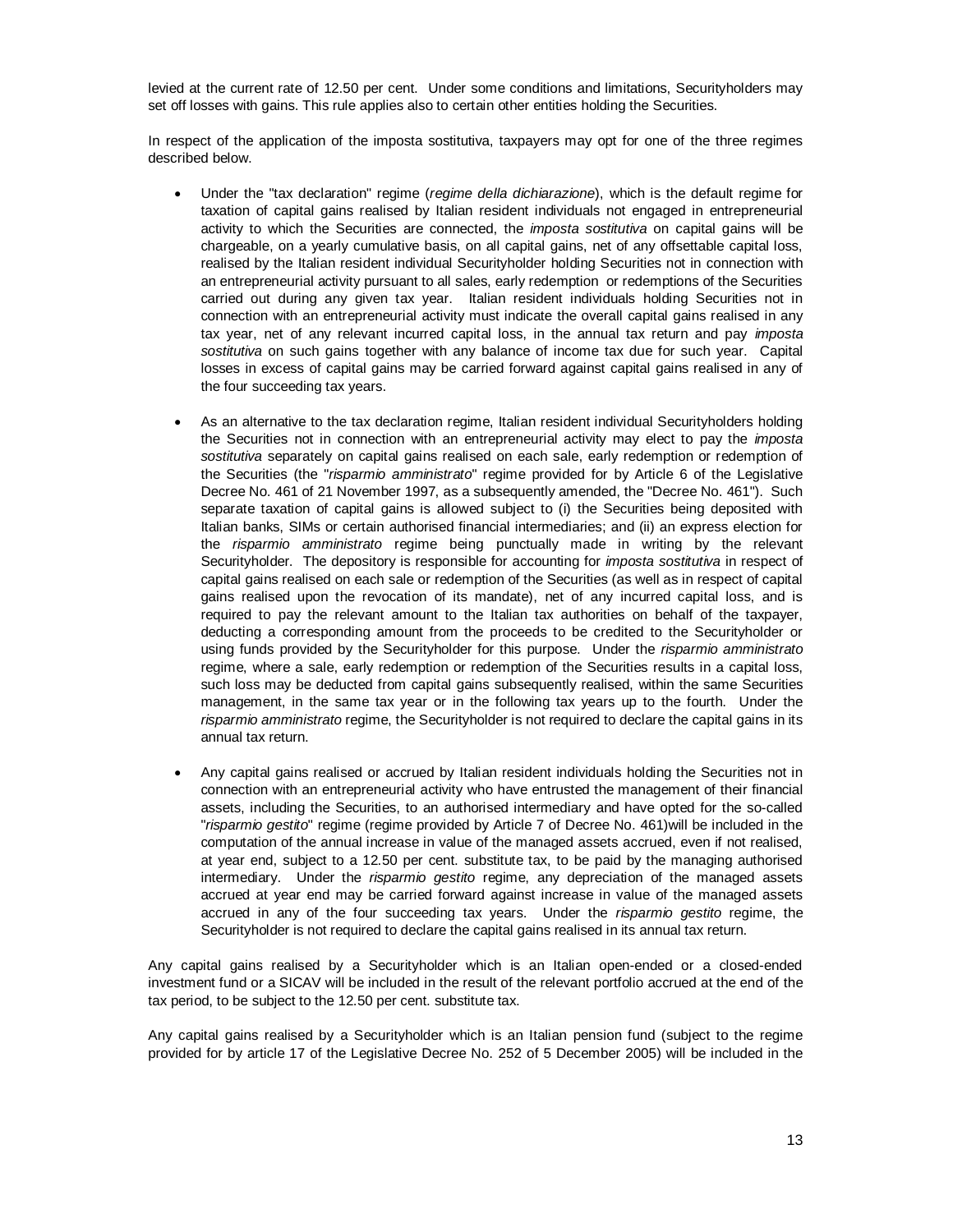result of the relevant portfolio accrued at the end of the tax period, to be subject to the 11 per cent. substitute tax.

Capital gains realised by non-Italian resident Securityholders from the sale, early redemption or redemption of the Securities are not subject to Italian taxation, provided that the Securities (i) are transferred on regulated markets, or (ii) if not transferred on regulated markets, are held outside Italy.

#### *Inheritance and gift taxes*

Pursuant to Law Decree No. 262 of 3 October 2006 (**Decree No. 262**), converted into Law No. 286 of 24 November 2006, the transfers of any valuable asset (including shares, bonds or other securities) as a result of death or donation are taxed as follows:

- (i) transfers in favour of spouses and direct descendants or direct ancestors are subject to an inheritance and gift tax applied at a rate of 4 per cent. on the value of the inheritance or the gift exceeding EUR 1,000,000;
- (ii) transfers in favour of relatives to the fourth degree or relatives-in-law to the third degree, are subject to an inheritance and gift tax applied at a rate of 6 per cent. on the entire value of the inheritance or the gift. Transfers in favour of brothers/sisters are subject to the 6 per cent. inheritance and gift tax on the value of the inheritance or the gift exceeding EUR 100,000; and
- (iii) any other transfer is, in principle, subject to an inheritance and gift tax applied at a rate of 8 per cent. on the entire value of the inheritance or the gift.

#### *Transfer Tax*

Article 37 of Law Decree No 248 of 31 December 2007 (**Decree No. 248**), converted into Law No. 31 of 28 February 2008, published on the Italian Official Gazette No. 51 of 29 February 2008, has abolished the Italian transfer tax, provided for by Royal Decree No. 3278 of 30 December, 1923, as amended and supplemented by the Legislative Decree No. 435 of 21 November, 1997.

Following the repeal of the Italian transfer tax, as from 31 December 2007 contracts relating to the transfer of securities are subject to the registration tax as follows: (i) public deeds and notarized deeds are subject to fixed registration tax at rate of EUR 168; (ii) private deeds are subject to registration tax only in case of use or voluntary registration.

#### *EU Savings Directive*

Under EC Council Directive 2003/48/EC (**EU Savings Directive**) on the taxation of savings income, Member States, are required to provide to the tax authorities of another Member State details of payments of interest (or similar income) paid by a person within its jurisdiction to an individual resident in that other Member State, or to certain limited types of entities established in that other Member State. However, for a transitional period Luxembourg and Austria are instead required (unless during that period they elect otherwise) to impose a withholding system in relation to such payments (the ending of such transitional period being dependent upon the conclusion of certain other agreements relating to information exchange with certain other countries). A number of non-EU countries and territories including Switzerland have agreed to adopt similar measures (a withholding system in the case of Switzerland).

On 15 September 2008 the European Commission issued a report to the Council of the European Union on the operation of the EU Savings Directive, which included the Commission's advice on the need for changes to the Directive. On 13 November 2008 the European Commission published a more detailed proposal for amendments to the Directive, which included a number of suggested changes. The European Parliament approved an amended version of this proposal on 24 April 2009. If any of those proposed changes are made in relation to the Directive, they may amend or broaden the scope of the requirements described above.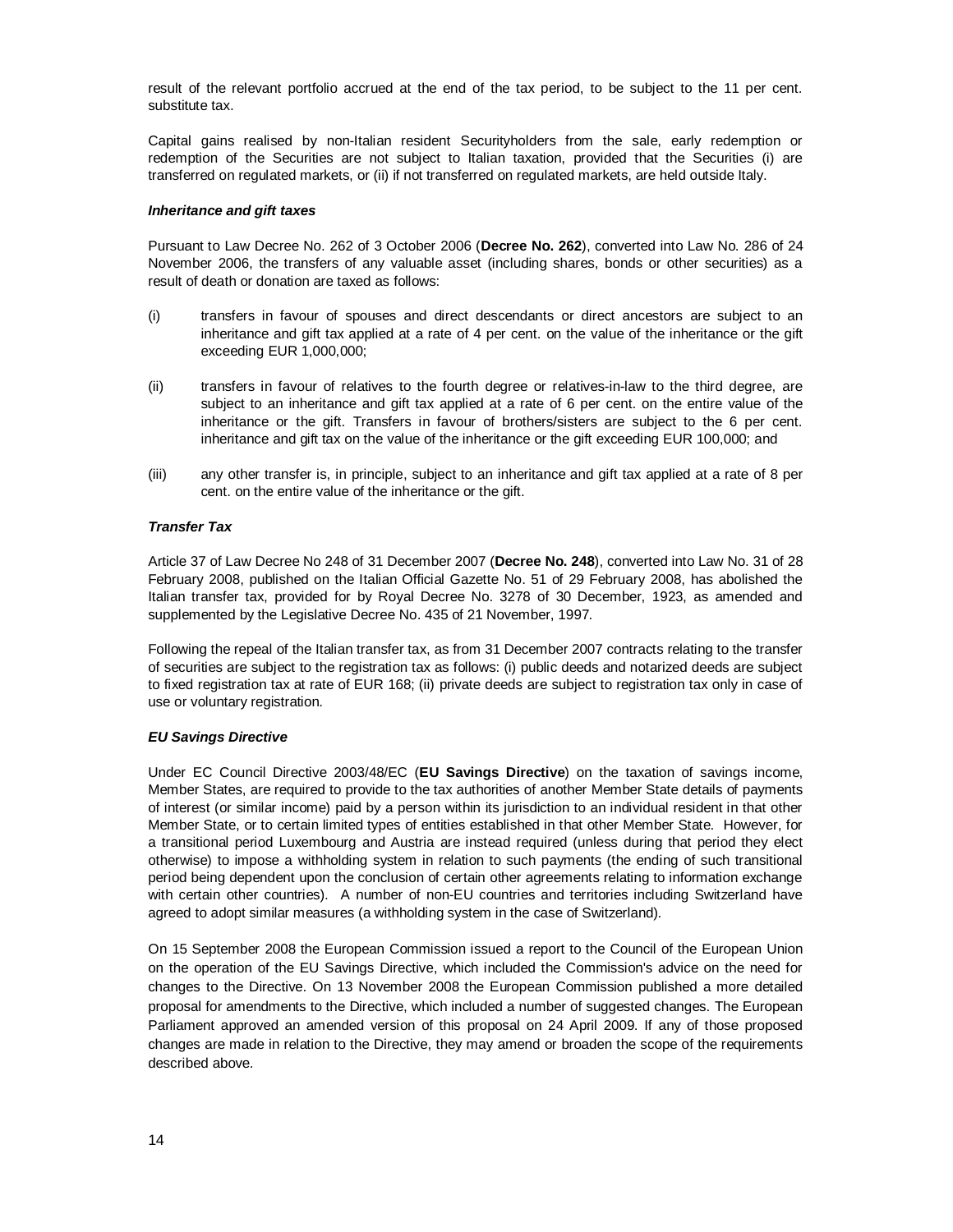#### **Implementation in Italy of the EU Savings Directive**

Italy has implemented the EU Savings Directive through Legislative Decree No. 84 of 18 April, 2005 (**Decree No. 84**). Under Decree No. 84, subject to a number of important conditions being met, in the case of interest paid to individuals which qualify as beneficial owners of the interest payment and are resident for tax purposes in another Member State, Italian qualified paying agents shall not apply the withholding tax and shall report to the Italian Tax Authorities details of the relevant payments and personal information on the individual beneficial owner. Such information is transmitted by the Italian Tax Authorities to the competent foreign tax authorities of the State of residence of the beneficial owner.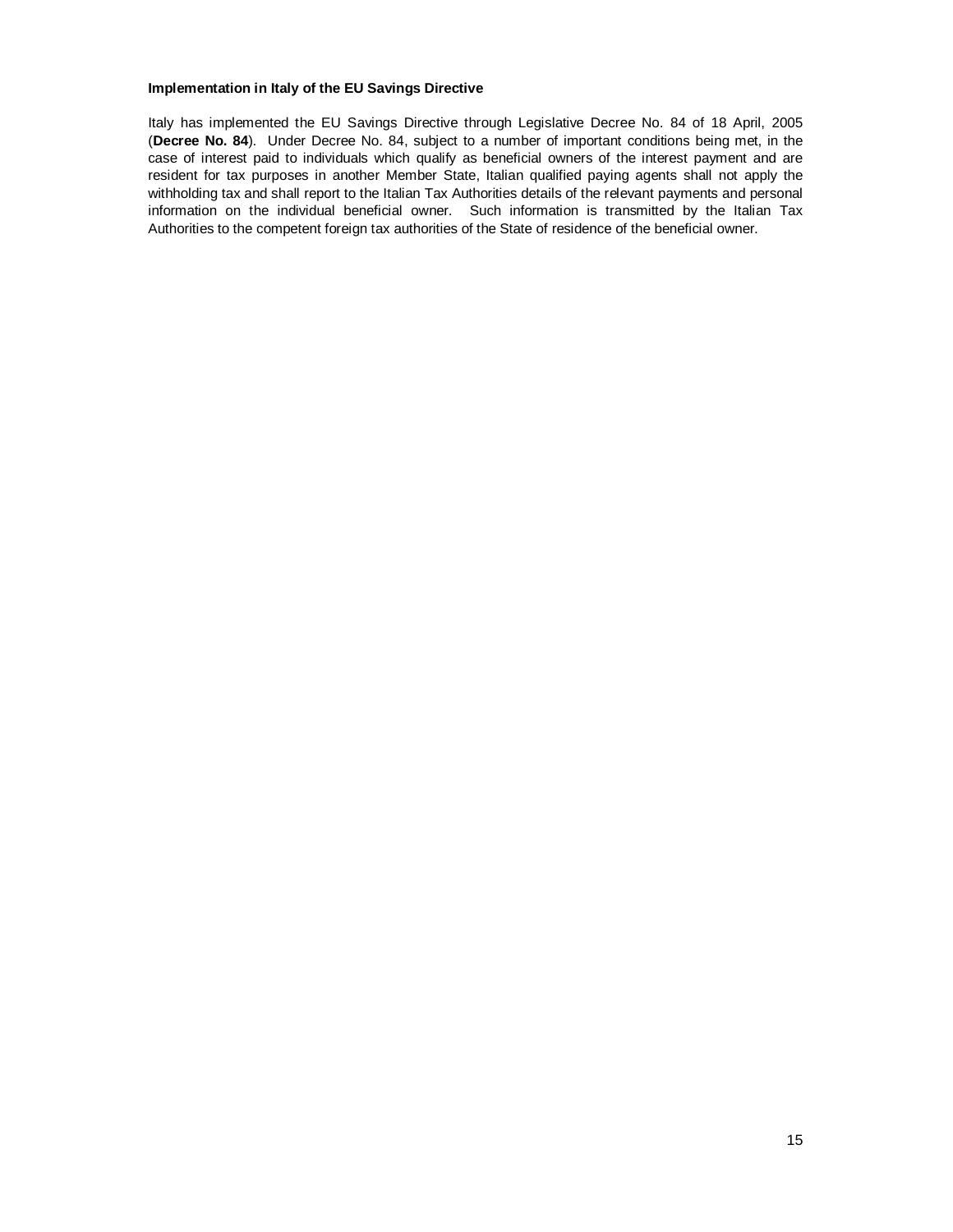#### **ANNEX**

#### **TERMS AND CONDITIONS OF THE NOTES**

This Series of Notes is issued pursuant to an Agency Agreement containing the Terms and Conditions (the "**Conditions**") of the Notes dated 2 March 2010 (the "**Agency Agreement**") between Deutsche Bank Aktiengesellschaft ("**Deutsche Bank**" or the "**Issuer**") and Deutsche Bank Aktiengesellschaft acting through its London Branch as fiscal agent (the "**Fiscal Agent**", which expression shall include any successor fiscal agent thereunder) and the other parties named therein. Copies of the Agency Agreement may be obtained free of charge at the specified office of the Fiscal Agent, at the specified office of any Paying Agent and at the head office of the Issuer.

The Securityholders and Couponholders are entitled to the benefit of the Deed of Covenant (the "**Deed of Covenant**") dated 2 March 2009 and made by the Issuer. The original of the Deed of Covenant is held by the common depository of the Clearing Systems.

#### **§ 1 CURRENCY, DENOMINATION, FORM, CERTAIN DEFINITIONS**

- (1) *Currency and Denomination.* This Series of Notes (the "**Securities**") of the Issuer acting through its London Branch is being issued in EUR (the "**Specified Currency**") in the aggregate principal amount of up to EUR 500,000,000 (in words: Five hundred million Euros) in a denomination of EUR 1,000 (the "**Specified Denomination**"). The "**Calculation Amount**" in respect of each Security shall be EUR1,000.
- (2) *Form.* The Securities are being issued in bearer form and on issue will be represented by one or more global Securities (each a "**Global Security**").
- (3) *Temporary Global Security Exchange.*
	- (a) The Securities are initially issued in the form of a temporary global security (a "**Temporary Global Security**") without coupons or receipts. The Temporary Global Security will be exchangeable for a permanent global Security (the "**Permanent Global Security**") without interest coupons or receipts. The Temporary Global Security shall be delivered on or prior to the original issue date of the Securities to a common depositary (the "**Common Depositary**") for the Clearing Systems. Whilst any Security is represented by a Temporary Global Security, payments of principal, interest (if any) and any other amount payable in respect of the Securities due prior to the Exchange Date (as defined below) will be made against presentation of the Temporary Global Security only to the extent that certification (in a form to be provided) to the effect that the beneficial owners of interests in such Security are not U.S. persons or persons who have purchased for resale to any U.S. person, as required by U.S. Treasury regulations, has been received by the relevant Clearing System and the relevant Clearing System has given a like certification (based on the certifications it has received) to the Fiscal Agent.
	- (b) The Temporary Global Security shall be exchangeable (free of charge) upon a request as described therein, on and after the date (the "**Exchange Date**") which is forty days after the Temporary Global Security is issued, for interests in the Permanent Global Security against certification of beneficial ownership as described above unless such certification has already been given.
	- (c) The holder of a Temporary Global Security will not be entitled to collect any payment of interest, principal or other amount due on or after the Exchange Date unless, upon due certification of beneficial ownership, exchange of the Temporary Global Security for an interest in the Permanent Global Security is improperly withheld or refused.
	- (d) The Permanent Global Security will be exchangeable (free of charge), in whole but not in part, for individual Securities in the Specified Denomination in definitive form ("**Definitive**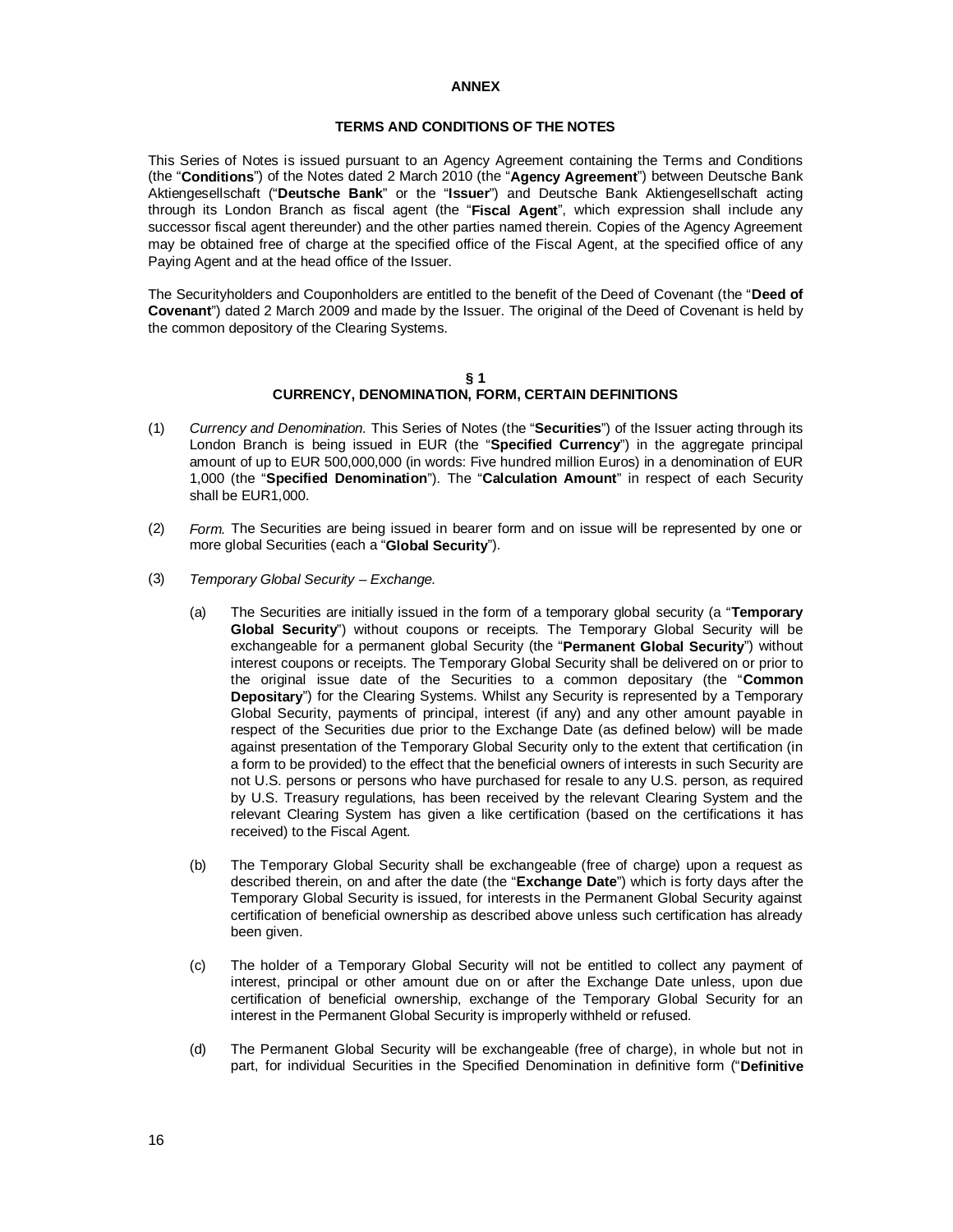**Securities**") with coupons ("**Coupons**") only upon the occurrence of an Exchange Event. For these purposes, "**Exchange Event**" means that (i) an Event of Default (as defined in § 10) has occurred and is continuing, (ii) the Issuer has been notified that the Clearing Systems have been closed for business for a continuous period of fourteen days (other than by reason of holiday, statutory or otherwise) or have announced an intention permanently to cease business or have in fact done so and no successor clearing system is available or (iii) the Issuer has or will become subject to adverse tax consequences which would not be suffered were the Securities represented by the Permanent Global Security in definitive form. The Issuer will promptly give notice to Securityholders in accordance with § 13 if an Exchange Event occurs. In the event of the occurrence of an Exchange Event, the relevant Clearing System (acting on the instructions of any holder of an interest in such Permanent Global Security) may give notice to the Fiscal Agent requesting exchange and, in the event of the occurrence of an Exchange Event as described in (iii) above, the Issuer may also give notice to the Fiscal Agent requesting exchange. Any such exchange shall occur not later than forty-five days after the date of receipt of the first relevant notice by the Fiscal Agent.

- (4) *Clearing System.* The Temporary Global Security and the Permanent Global Security will be held by a common depositary by or on behalf of a Clearing System until**,** in the case of the Permanent Global Security, all obligations of the Issuer under the Securities have been satisfied. "**Clearing System**" means each of the following: Clearstream Banking, *société anonyme,* Luxembourg ("**CBL**") and Euroclear Bank S.A./N.V. ("**Euroclear**")and any successor in such capacity.
- (5) *Securityholder.* "**Securityholder**" means, in respect of Securities deposited with any Clearing System or other central securities depositary, any holder of a proportionate co-ownership or other beneficial interest or another comparable right in the Securities so deposited and otherwise in the case of Definitive Securities the bearer of a Definitive Security**.**"
- (6) *References to Securities.* References in these Conditions to the "**Securities**" include (unless the context otherwise requires) references to any global security representing the Securities and any Definitive Securities and/or Collective Securities and the Coupons appertaining thereto**.**

# **§ 2 STATUS**

(1) *Status.* The obligations under the Securities constitute unsecured and unsubordinated obligations of the Issuer ranking *pari passu* among themselves and *pari passu* with all other unsecured and unsubordinated obligations of the Issuer except for any obligations preferred by law.

#### **§ 3 INTEREST**

- (1) *Interest.* Each Security bears interest from (and including) 8 November 2010 (the "**Interest Commencement Date**") calculated as provided below**.** Interest will accrue in respect of each Interest Period.
- (2) *Interest Payment Dates.* Interest will be payable in arrear on 8 November in each year starting on 8 November 2011 in each year up to (and including) the Maturity Date, each subject to adjustment with the Modified Following Business Day Convention (as defined in § 5 (1)) (each such date, an "**Interest Payment Date**")
- (3) *Interest Amount.* The amount of interest (each an "**Interest Amount**") payable in respect of an Interest Period shall be an amount calculated by the Calculation Agent equal to the product of (a) the aggregate outstanding principal amount of the Securities represented by the Global Security, (b) the Rate of Interest and (c) the Day Count Fraction, in each case for such Interest Period, such amount to be rounded to the nearest sub-unit with 0.5 of a sub-unit being rounded upwards
- (4) *Rate of Interest.* Subject to Paragraph (5) below, the rate of interest (the "**Rate of Interest**") for each Interest Period shall be 70% x Reference Rate, subject to Maximum and Minimum Rate of Interest.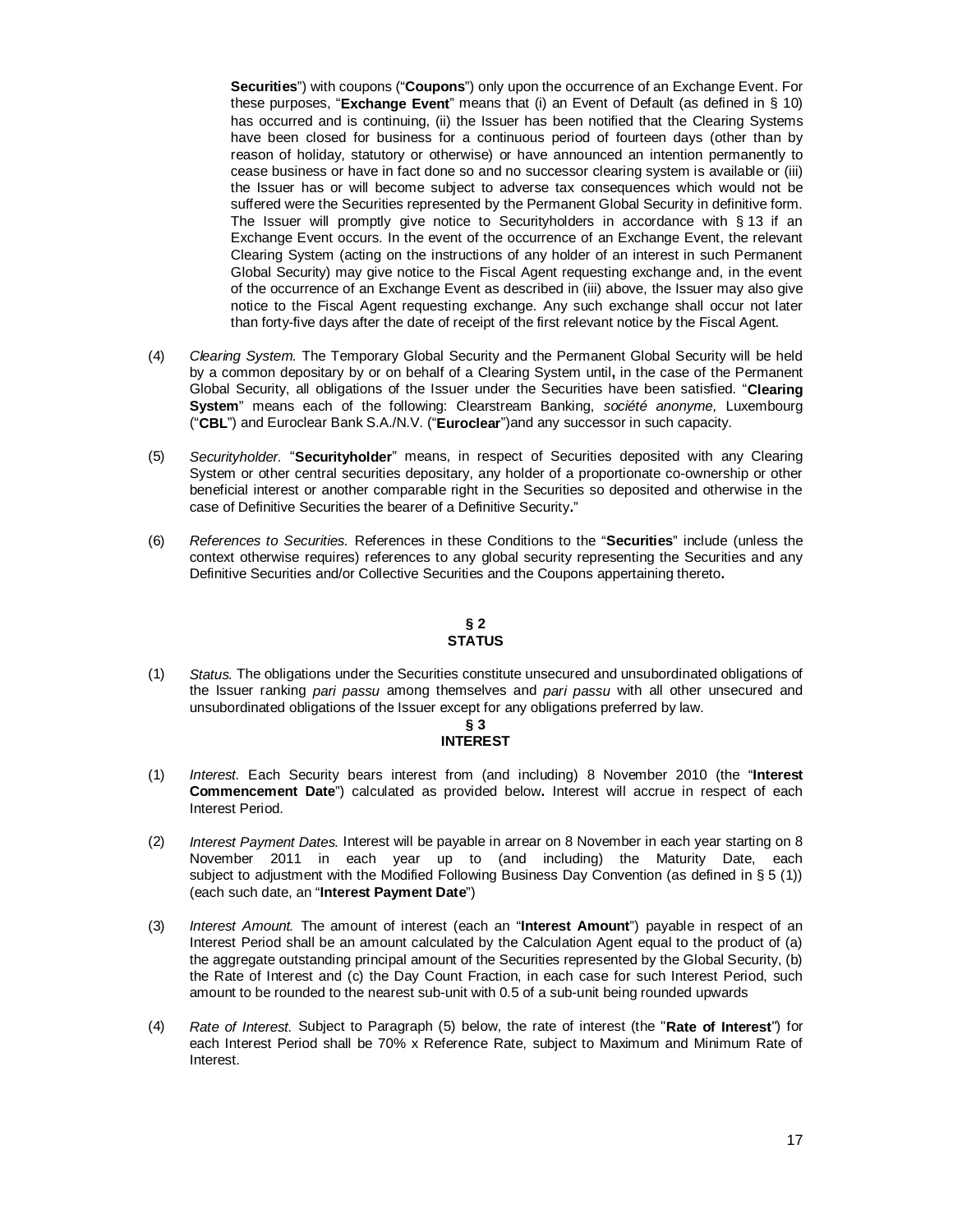- (5) *Calculations and Determinations.* Unless otherwise specified in this § 3, all calculations and determinations made pursuant to this § 3 shall be made by the Calculation Agent**.** The Calculation Agent will, on or as soon as practicable after each time at which the Rate of Interest is to be determined, determine the Rate of Interest.
- (6) *Notification of Rate of Interest and Interest Amount.* The Calculation Agent will cause the Rate of Interest and each Interest Amount for each Interest Period to be notified to the Issuer, the Paying Agent and to the Securityholders in accordance with § 13 as soon as possible after their determination and if required by the rules of any stock exchange on which the Securities are from time to time listed, to such stock exchange as soon as possible after their determination, but in no event later than the fourth TARGET2 Business Day thereafter. Each Interest Amount and Interest Payment Date so notified may subsequently be amended (or appropriate alternative arrangements made by way of adjustment) without notice in the event of an extension or shortening of the Interest Period. Any such amendment will be promptly notified to any stock exchange on which the Securities are then listed, the Paying Agent and to the Securityholders in accordance with § 13.
- (7) *Determinations Binding.* All certificates, communications, opinions, determinations, calculations, quotations and decisions given, expressed, made or obtained for the purposes of the provisions of this § 3 by the Calculation Agent shall (in the absence of manifest error) be binding on the Issuer, the Fiscal Agent, the Paying Agents and the Securityholders.
- (8) *Accrual of Interest.* Each Security shall cease to bear interest from the expiry of the day preceding the day on which it is due for redemption, unless payment of principal is improperly withheld or refused. If the Issuer shall fail to redeem each Security when due, interest shall continue to accrue on the outstanding principal amount of such Security from (and including) the due date for redemption until (but excluding) the earlier of (i) the date on which all amounts due in respect of such Security have been paid, and (ii) five days after the date on which the full amount of the moneys payable in respect of such Security has been received by the Fiscal Agent (8)**.**

*General Definitions applicable to Floating Rate and other variable rate Securities.*

"**Business Day**" means a day (other than Saturday or Sunday) on which commercial banks and foreign exchange markets settle payments and are open for general business (including dealings in foreign exchange and foreign currency deposits) in London and the Trans-European Automated Real-Time Gross Settlement Transfer (TARGET2) System is open.

"**Day Count Fraction**" means, in respect of an Interest Period the number of days in the Interest Period divided by 360, calculated on a formula basis as follows:

Day Count Fraction =  $\frac{[360 \times (Y_2 - Y_1)] + [30 \times (M_2 - M_1)] + (D_2 - D_1)}{}{}$ 360

where:

"Y<sub>1</sub>" is the year, expressed as a number, in which the first day of the Interest Period falls;

" $Y_2$ " is the year, expressed as a number, in which the day immediately following the last day included in the Interest Period falls;

"M<sub>1</sub>" is the calendar month, expressed as a number, in which the first day of the Interest Period falls;

"M $_2$ " is the calendar month, expressed as number, in which the day immediately following the last day included in the Interest Period falls;

"D<sub>1</sub>" is the first calendar day, expressed as a number, of the Interest Period, unless such number would be 31, in which case  $D_1$ , will be 30; and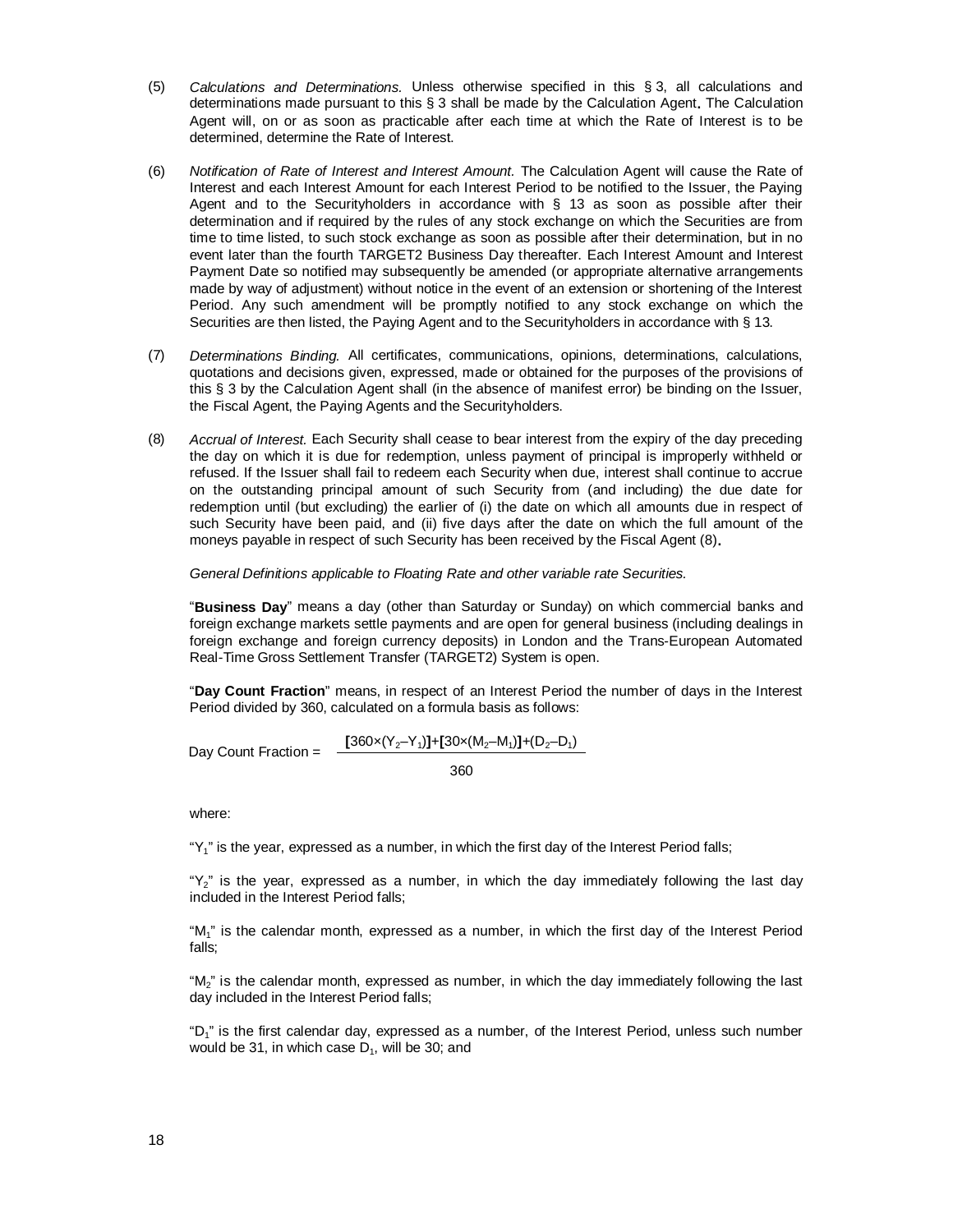"D $_2$ " is the calendar day, expressed as a number, immediately following the last day included in the Interest Period, unless such number would be 31 and  $\mathsf{D}_1$  is greater than 29, in which case  $\mathsf{D}_2$  will be 30.

"**Interest Determination Day**" means the second TARGET2 Business Day prior to the commencement of the relevant Interest Period.

"**Interest Period**" means the period from (and including) the Interest Commencement Date to (but excluding) the first Interest Period End Date and thereafter from (and including) an Interest Period End Date to (but excluding) the next following Interest Period End Date (each such later date the "**Interest Period End Date**" for the relevant Interest Period).

"**Interest Period End Date**" means 8 November in each year up to (and including) the Maturity Date, each subject to adjustment with the Modified Following Business Day Convention.

"**Maximum Rate of Interest**" is 6.50 per cent. per annum.

"**Minimum Rate of Interest**" is 1.45 per cent. per annum.

The **"Reference Rate"** will be the annual swap rate for euro swap transactions with a maturity of ten years, expressed as a percentage, which appears on the Screen Page as of 11:00 a.m. (Brussels time) on the Interest Determination Day.

"**Screen Page**" means Reuters Page ISDAFIX2 or the relevant successor page on that service or on any other service as may be nominated as the information vendor for the purposes of displaying rates or prices comparable to the relevant offered quotation.

If the Screen Page is not available or if no such quotation appears as at such time, the Calculation Agent shall request each of the Reference Banks (as defined below) to provide the Calculation Agent with its offered quotation (expressed as a percentage rate per annum) for deposits in the Specified Currency for the relevant Interest Period and in a representative amount to prime banks in the Euro-Zone interbank market at approximately 11:00 a.m. (Brussels time) on the relevant Interest Determination Day. If two or more of the Reference Banks provide the Calculation Agent with such offered quotations, the Reference Rate for such Interest Period shall be the arithmetic mean (rounded if necessary to the nearest one thousandth of a percentage point, with 0.0005, all as determined by the Calculation Agent.

If on the relevant Interest Determination Day only one or none of the selected Reference Banks provides the Calculation Agent with such offered quotations as provided in the preceding paragraph, the Rate of Interest for the relevant Interest Period shall be the rate per annum which the Calculation Agent determines as being the arithmetic mean (rounded if necessary to the nearest one thousandth of a percentage point, with 0.0005 being rounded upwards) of the rates, as communicated to (and at the request of) the Calculation Agent by major banks in the Euro-Zone interbank market selected by the Calculation Agent acting in good faith, at which such banks offer, as at 11:00 a.m. (Brussels time) on the relevant Interest Determination Day, loans in the Specified Currency for the relevant Interest Period and in a representative amount to leading European banks.

"**Reference Banks**" means four major banks in the Euro-Zone.

"**Euro-Zone**" means the region comprised of those member states of the European Union that have adopted the Euro in accordance with the Treaty establishing the European Community as amended.

"**TARGET2 Business Day**" means a day which is a day on which the Trans-European Automated Real-Time Gross Settlement Transfer (TARGET2) System is open.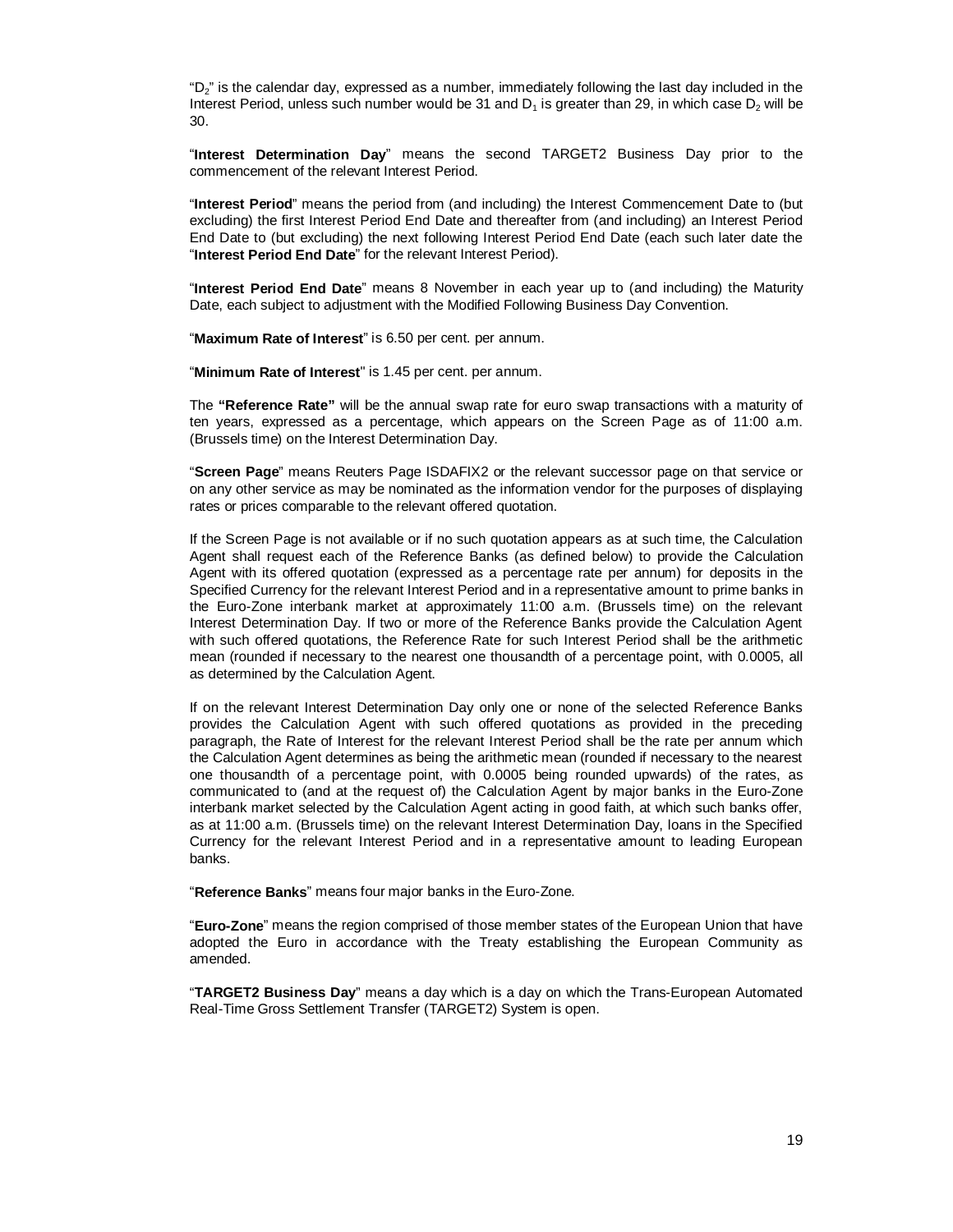(1) (a) *Payment of Principal.* For so long as the Securities are represented by a Global Security, payment of principal in respect of the Securities shall be made, subject to paragraph (2), against presentation and (except in the case of partial payment) surrender of the Global Security at the time of payment at the specified office of the Fiscal Agent outside the United States. A record of payment of principal will be made on the Global Security by the Fiscal Agent.

> Payment of Principal in respect of Definitive Securities shall be made, subject to paragraph (2), against presentation and (except in the case of partial payment where the Security shall be endorsed) surrender of the relevant Definitive Security to the Fiscal Agent or to any other Paying Agent outside the United States.

(b) *Payment of Interest.* For so long as the Securities are represented by a Global Security, payment of interest on Securities shall be made, subject to paragraph (2), against presentation of the Global Security at the specified office of the Fiscal Agent outside the United States. A record of payment of interest will be made on the Global Security by the Fiscal Agent.

Payment of interest on Definitive Securities shall be made, subject to paragraph (2), against presentation and (except in the case of partial payment where the Coupon shall be endorsed) surrender of the relevant Coupons or, in the case of Securities in respect of which Coupons have not been issued, or, in the case of interest due otherwise than on a scheduled date for the payment of interest, against presentation of the relevant Definitive Securities, at the specified office of the Fiscal Agent outside the United States or at the specified office of any other Paying Agent outside the United States**.**

(c) *Surrender of Coupons.* Each Security delivered with Coupons attached thereto must be presented and, except in the case of partial payment of the redemption amount, surrendered for final redemption together with all unmatured Coupons relating thereto, failing which

- in respect of the Fixed Rate Interests the amount of any missing unmatured Coupons (or, in the case of a payment not being made in full, that portion of the amount of such missing Coupons which the redemption amount paid bears to the total redemption amount due) shall be deducted from the amount otherwise payable on such final redemption.

**-** in respect of the Floating Rate Interests all unmatured Coupons relating to such Definitive Security (whether or not surrendered therewith) shall become void and no payment shall be made thereafter in respect of them.

(2) *Manner of Payment.* Subject to applicable fiscal and other laws and regulations, payments of amounts due in respect of the Securities shall be made in the freely negotiable and convertible currency, by Euro cheque or, at the option of the payee, by transfer to a Euro account (or any other account to which Euro may be credited or transferred) maintained by the payee.

- (3) *United States.* For purposes of this § 4, "**United States**" means the United States of America (including the States thereof and the District of Columbia), its territories and its possessions (including Puerto Rico, the U.S. Virgin Islands, Guam, American Samoa, Wake Island and Northern Mariana Islands).
- (4) *Discharge.* For so long as the Securities are represented by a Global Security, the Issuer shall be discharged by payment to, or to the order of, the holder of the Global Security in respect of the amount to be paid. Each of the persons shown in the records of the relevant Clearing System as the beneficial holder of a particular principal amount of Securities represented by the Global Security must look solely to the relevant Clearing System for its share of each payment made by the Issuer to, or to the order of, the holder of such Global Security. In the case of Definitive Securities, the Issuer shall be discharged by payment to the bearer of the Securities.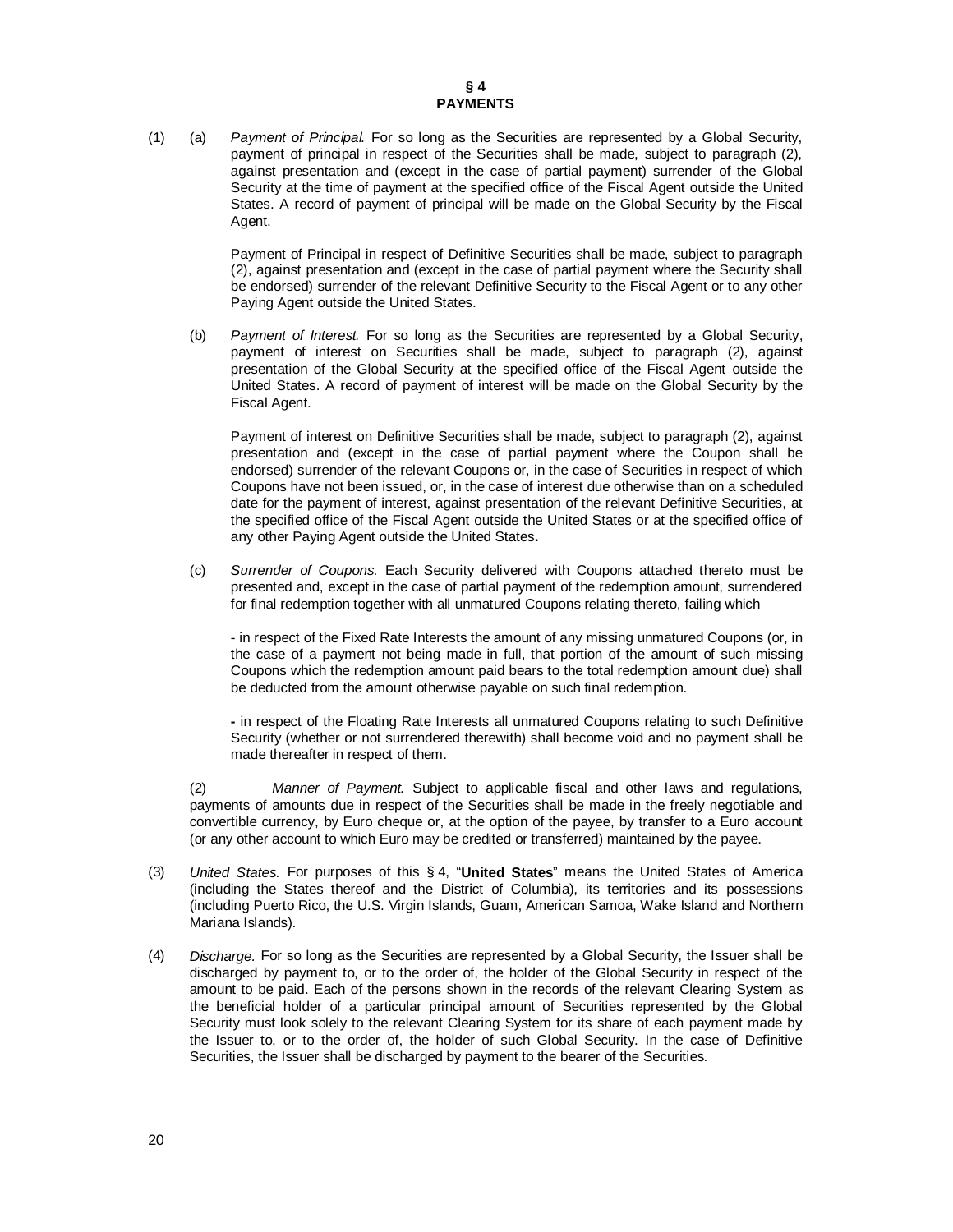(5) *Payment Business Day.* If the date for payment of any amount in respect of any Security is not a Payment Business Day then the Securityholder shall not be entitled to payment until the next such day in the relevant place and shall not be entitled to further interest or other payment in respect of such delay.

For these purposes, "**Payment Business Day**" means:

- (a) a day on which commercial banks and foreign exchange markets settle payments and are open for general business (including dealing in foreign exchange and foreign currency deposits) in:
	- (i) the relevant place of presentation; and
	- (ii) London;
	- (b) a day on which the TARGET2 System is open.
- (6) *References to Principal and Interest.* References in these Conditions to principal in respect of the Securities shall be deemed to include, as applicable: the Redemption Amount; the Early Redemption Amount; and any premium and any other amounts which may be payable under or in respect of the Securities.

#### **§ 5 REDEMPTION**

- (1) *Redemption at Maturity.* Each principal amount of Securities equal to the Calculation Amount shall be redeemed at the Redemption Amount (as defined in § 6) on 8 November 2020 (the "**Maturity Date**").
- (2) *Early Redemption Amount.* For purposes of paragraph (6) the early redemption amount of each principal amount of Securities equal to the Calculation Amount (the "**Early Redemption Amount**") shall be equal to the Fair market value less, in the case of an early redemption for illegality, Early Redemption Unwind Costs. The Fair market value shall be an amount in EUR calculated by the Calculation Agent equal to at least EUR 1,000. For the purposes of determining the Fair market value no account shall be taken of the financial condition of the Issuer, which shall be presumed to be able to perform fully its obligations in respect of the Securities
- (3) In the event that the Calculation Agent determines in good faith that the performance of the Issuer's obligations under the Securities or that any arrangements made to hedge the Issuer's obligations under the Securities has or will become unlawful, illegal or otherwise prohibited in whole or in part as a result of compliance with any applicable present or future law, rule, regulation, judgment, order or directive of any governmental, administrative, legislative or judicial authority or power, or in the interpretation thereof, the Issuer having given not less than 10 nor more than thirty days' notice to Securityholders in accordance with § 13 (which notice shall be irrevocable), may, on expiry of such notice, redeem all, but not some only, of the Securities, each Security being redeemed at the Early Redemption Amount together (if applicable) with interest accrued to (but excluding) the date of redemption.
- (4) *Definitions.* For the purposes hereof:

"**Early Redemption Unwind Costs**" means an amount determined by the Calculation Agent equal to the sum of (without duplication) all costs, expenses (including loss of funding), tax and duties incurred by the Issuer in connection with the redemption of the Securities and the related termination, settlement or re-establishment of any hedge or related trading position, such amount to be apportioned pro rata amongst each principal amount of Securities equal to the Calculation Amount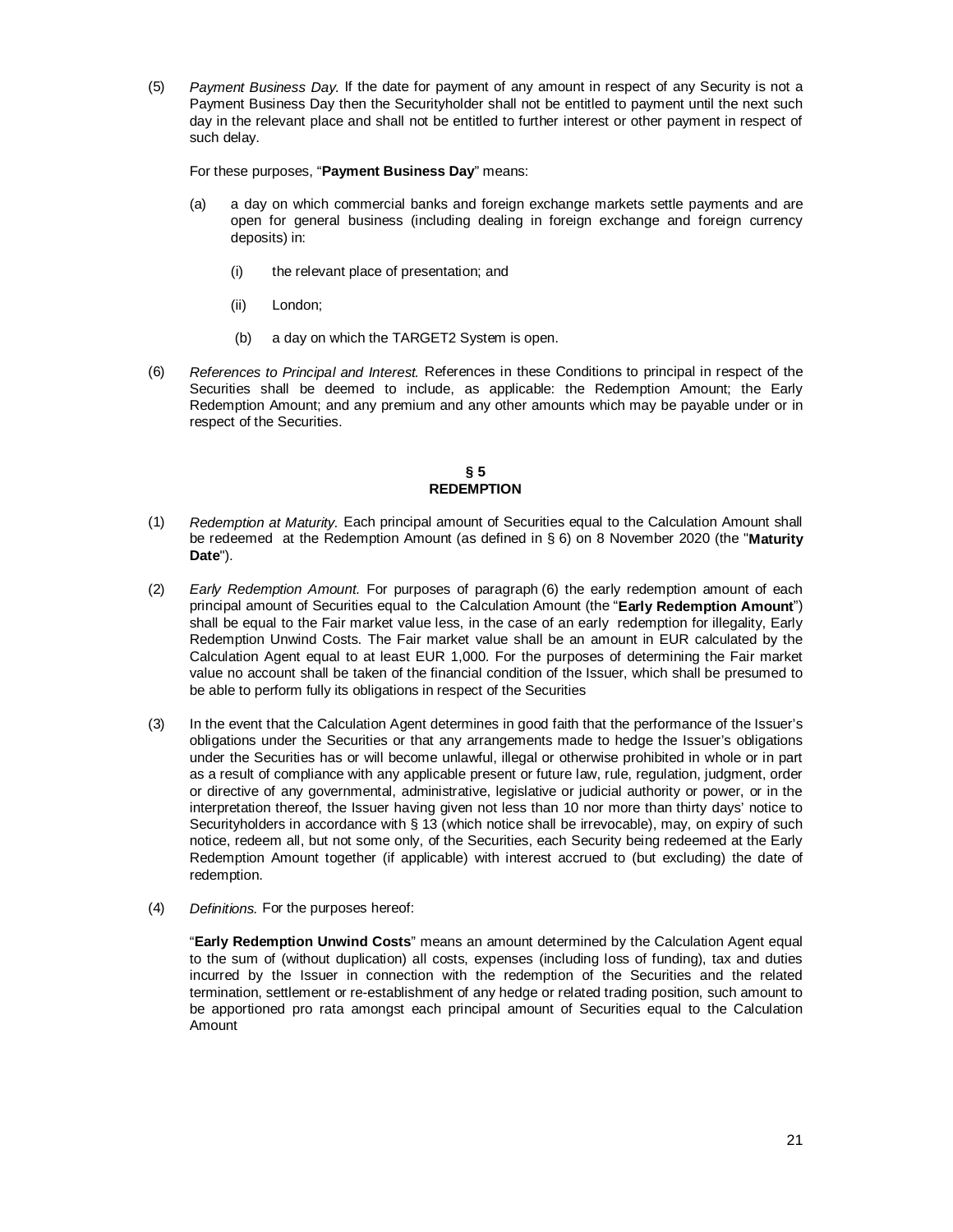#### **§ 6 TERMS FOR CALCULATION OF REDEMPTION AMOUNT**

The "**Redemption Amount**" in respect of each principal amount of Securities equal to the Calculation Amount shall be an amount equal to the Calculation Amount.

#### **§ 7 THE FISCAL AGENT ,THE PAYING AGENTS AND THE CALCULATION AGENT**

- (1) *Appointment.* The Fiscal Agent**,** the Paying Agents and the Calculation Agent and their respective offices are:
	- Fiscal Agent: Deutsche Bank AG, London Branch Winchester House 1 Great Winchester Street London EC2N 2DB (the "**Fiscal Agent**")
	- Paying Agents: Deutsche Bank AG, London Branch Winchester House 1 Great Winchester Street London EC2N 2DB

Deutsche Bank Luxembourg S.A. 2 boulevard Konrad Adenauer L – 115 Luxembourg

(each a "**Paying Agent**" and together the "**Paying Agents**")

The Fiscal Agent shall also act as Calculation Agent.

The Fiscal Agent, the Paying Agents and the Calculation Agent reserve the right at any time to change their respective office to some other offices.

- (2) *Variation or Termination of Appointment.* The Issuer reserves the right at any time to vary or terminate the appointment of the Fiscal Agent**,** any Paying Agent or the Calculation Agent and to appoint another Fiscal Agent or another or additional Paying Agents or another Calculation Agent The Issuer shall at all times maintain (a) a Fiscal Agent**,** (b) so long as the Securities are listed on the Luxembourg Stock Exchange**,** a Paying Agent (which may be the Fiscal Agent) with an office in Luxembourg and/or in such other place as may be required by the rules of such stock exchange (or any other relevant authority) and (c) a Calculation Agent . Any variation, termination, appointment or change shall only take effect (other than in the case of insolvency, when it shall be of immediate effect) after not less than 30 nor more than forty-five days' prior notice thereof shall have been given to the Securityholders in accordance with § 13**.**
- (3) *Agents of the Issuer.* The Fiscal Agent**,** the Paying Agents and the Calculation Agent act solely as agents of the Issuer and do not have any obligations towards, or relationship of agency or trust with any Securityholder. The Agency Agreement contains provisions permitting any entity into which any agent is merged or converted or with which it is consolidated or to which it transfers all or substantially all of its assets to become successor agent.

#### **§ 8 TAXATION**

All amounts payable in respect of the Securities shall be made with such deduction or withholding of taxes, duties or governmental charges of any nature whatsoever imposed, levied or collected by the way of deduction or withholding, if such deduction or withholding is required by law.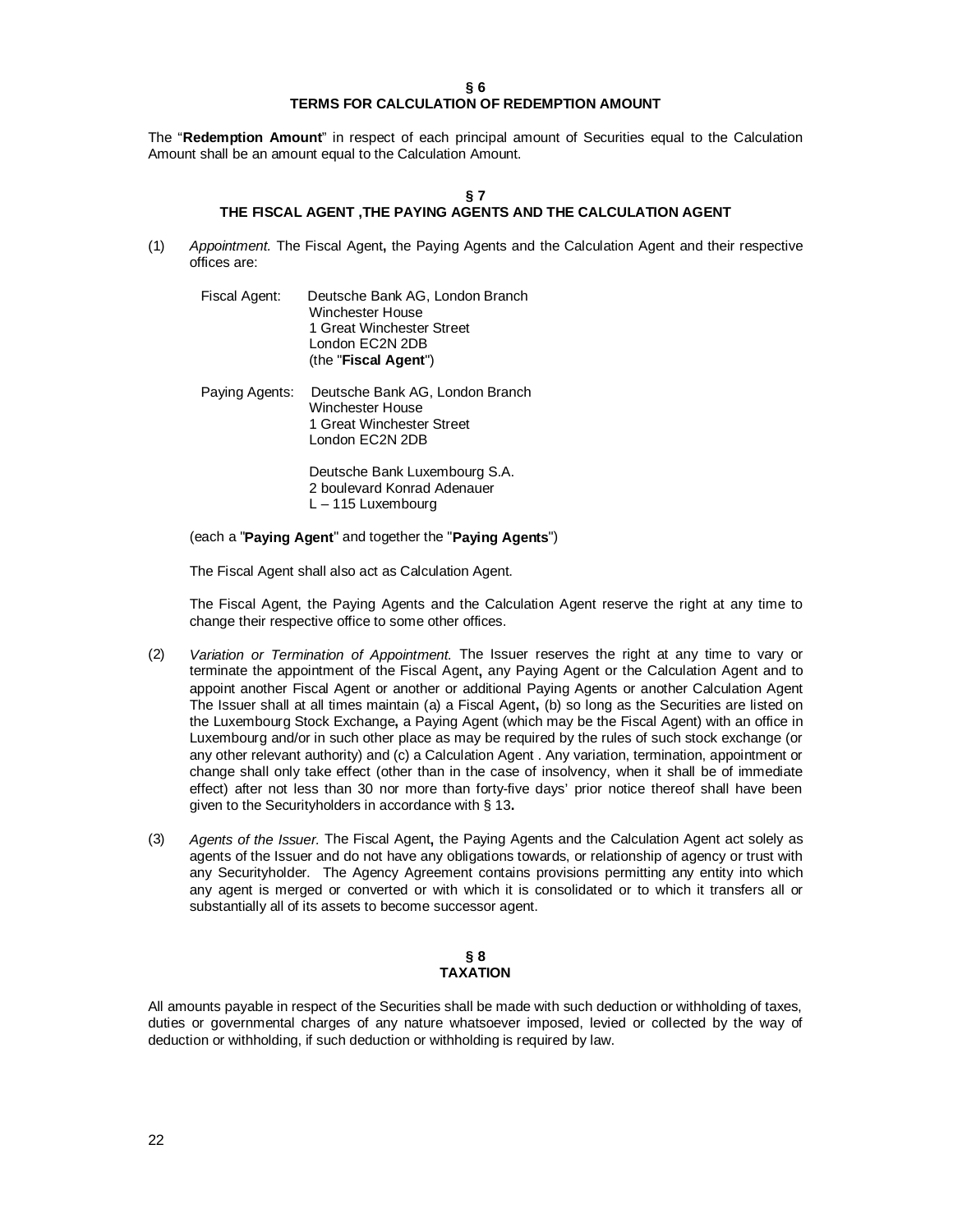#### **§ 9 PRESCRIPTION, REPLACEMENT OF SECURITIES AND COUPONS**

- (1) *Prescription.* The Securities and Coupons will become void unless presented for payment within a period of ten years (in the case of principal) and five years (in the case of interest) after the Relevant Date therefor.
- (2) *Replacement.* Should any Security or Coupon be lost, stolen, mutilated, defaced or destroyed, it may be replaced at the specified office of the Fiscal Agent or the Paying Agent in Luxembourg upon payment by the claimant of such costs and expenses as may be incurred in connection therewith and on such terms as to evidence and indemnity as the Issuer may reasonably require. Mutilated or defaced Securities or Coupons must be surrendered before replacements will be issued.

For the purposes of this § 9, "**Relevant Date**" means the date on which such payment first becomes due, except that, if the full amount of the moneys payable has not been duly received by the Fiscal Agent on or prior to such due date, it means the date on which, the full amount of such moneys having been so received, notice to that effect is duly given to the Securityholders in accordance with § 13**.**

## **§ 10 EVENTS OF DEFAULT**

- (1) *Events of default.* Each Securityholder shall be entitled to declare its Securities due and demand immediate redemption thereof at the Early Redemption Amount (as defined in § 5(5)) together with interest accrued to the date of repayment**,** in the event that any of the following events occurs:
	- (a) the Issuer fails to pay principal or interest within thirty days of the relevant due date; or
	- (b) the Issuer fails duly to perform any other obligation arising from the Securities, if such failure continues for more than sixty days after the Fiscal Agent has received notice thereof from a Securityholder; or
	- (c) the Issuer announces its inability to meet its financial obligations or ceases its payments; or
	- (d) a court in Germany opens insolvency proceedings against the Issuer.

The right to declare Securities due shall terminate if the situation giving rise to it has been cured before the right is exercised.

- (2) *Quorum.* In the events specified in paragraph (1)(b), any notice declaring Securities due shall, unless at the time such notice is received any of the events specified in paragraph (1)(a), (c) or (d) entitling Securityholders to declare their Securities due has occurred, become effective only when the Fiscal Agent has received such notices from the Securityholders of at least one-tenth in principal amount of Securities then outstanding**.**
- (3) *Form of Notice.* Any notice, including any notice declaring Securities due, in accordance with paragraph (1) shall be made by means of a written declaration delivered by hand or registered mail to the Fiscal Agent.

#### **§ 11 SUBSTITUTION OF THE ISSUER OR BRANCH**

(1) *Substitution.* The Issuer (or any previously substituted company) may, without the consent of the Securityholders, if no payment of principal of or interest on any of the Securities is in default, at any time substitute for the Issuer any other company as principal debtor in respect of all obligations arising from or in connection with the Securities (the "**Substitute Debtor**") provided that: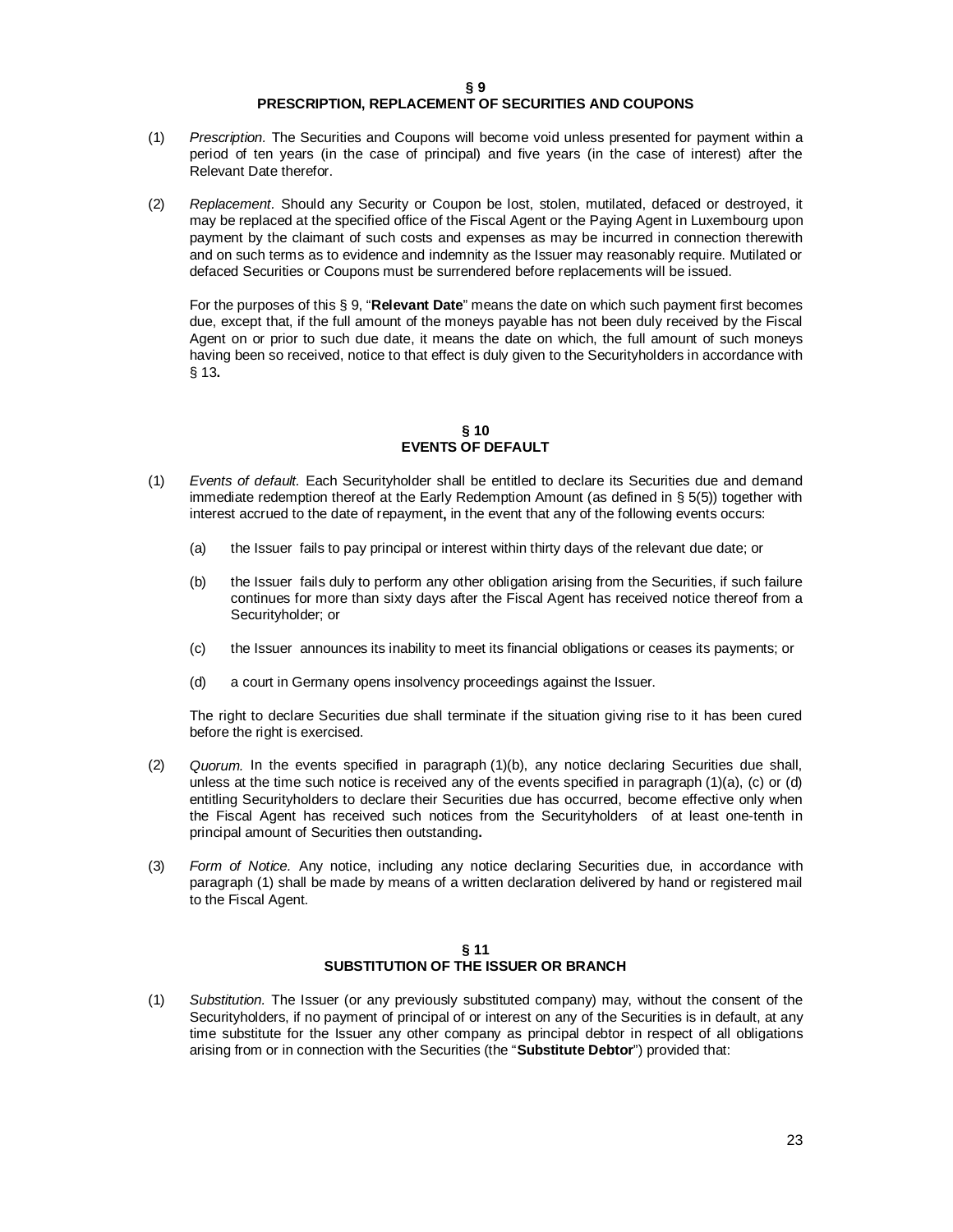- (a) the Substitute Debtor assumes all payment obligations arising from or in connection with the Securities;
- (b) the Substitute Debtor has obtained all necessary authorisations and may transfer to the Fiscal Agent in the currency required hereunder all amounts required for the fulfilment of the payment or delivery obligations arising under the Securities; and
- (c) the Issuer irrevocably and unconditionally guarantees in favour of each Securityholder the payment of all sums payable by the Substitute Debtor in respect of the Securities.

The Issuer shall have the right upon giving notice to the Securityholders in accordance with § 13 to change the branch through which it is acting for the purpose of the Securities, the date of such change to be specified in such notice provided that no change can take place prior to the giving of such notice.

- (2) *Notice.* Notice of any such substitution shall be published in accordance with § 13.
- (3) *Change of References.* In the event of any such substitution, any reference in these Conditions of the Securities to the Issuer shall from then on be deemed to refer to the Substitute Debtor and any reference to the country in which the Issuer is domiciled or resident for taxation purposes shall from then on be deemed to refer to the country of domicile or residence for taxation purposes of the Substitute Debtor. Furthermore, in the event of such substitution, the following shall apply:

in § 10(1)(c) and (d) an alternative reference to the Issuer in respect of its obligations as guarantor under the guarantee pursuant to paragraph (1) of this § 11 shall be deemed to have been included in addition to the reference to the Substitute Debtor**.**

#### **§ 12 FURTHER ISSUES AND PURCHASES**

- (1) *Further Issues.* The Issuer may from time to time, without the consent of the Securityholders or the Couponholders**,** issue further securities having the same terms as the Securities in all respects (or in all respects except for the issue date, the amount and the date of the first payment of interest thereon and/or issue price) so as to form a single Series with the outstanding Securities.
- (2) *Purchases and Cancellation.* The Issuer may at any time purchase Securities in the open market or otherwise and at any price. Securities purchased by the Issuer may, at the option of the Issuer, be held, resold or surrendered to the Fiscal Agent for cancellation.

#### **§ 13 NOTICES**

- (1) *Publication.* Subject as provided in §10(3), all notices concerning the Securities shall**,** subject to paragraph (2) below, be published (a) in a leading English language daily newspaper of general circulation in London and (b) if and for so long as the Securities are listed on the Luxembourg Stock Exchange and for so long as the rules of the Luxembourg Stock Exchange so require, on the Luxembourg Stock Exchange's website, [www.bourse.lu.](http://www.bourse.lu.) This newspaper is expected to be the Financial Times in London. Any notice so given will be deemed to have been validly given on the date of such publication (or, if published more than once, on the date of the first such publication).
- (2) *Notification to Clearing System.* Until such time as Definitive Securities are issued and so long as the Global Security representing the Securities is held in its entirety on behalf of by the relevant Clearing System, the Issuer may deliver all notices concerning the Securities to the Clearing System for communication by the Clearing System to the Securityholders. Such notification to the Clearing System will substitute the publication pursuant to paragraph (1) (a) above provided that so long as any security is listed on the Luxembourg Stock Exchange**,** paragraph (1) (b) shall apply. However, if the rules of the Luxembourg Stock Exchange so permit, the Issuer may deliver the relevant notice to the Clearing System for communication by the Clearing System to the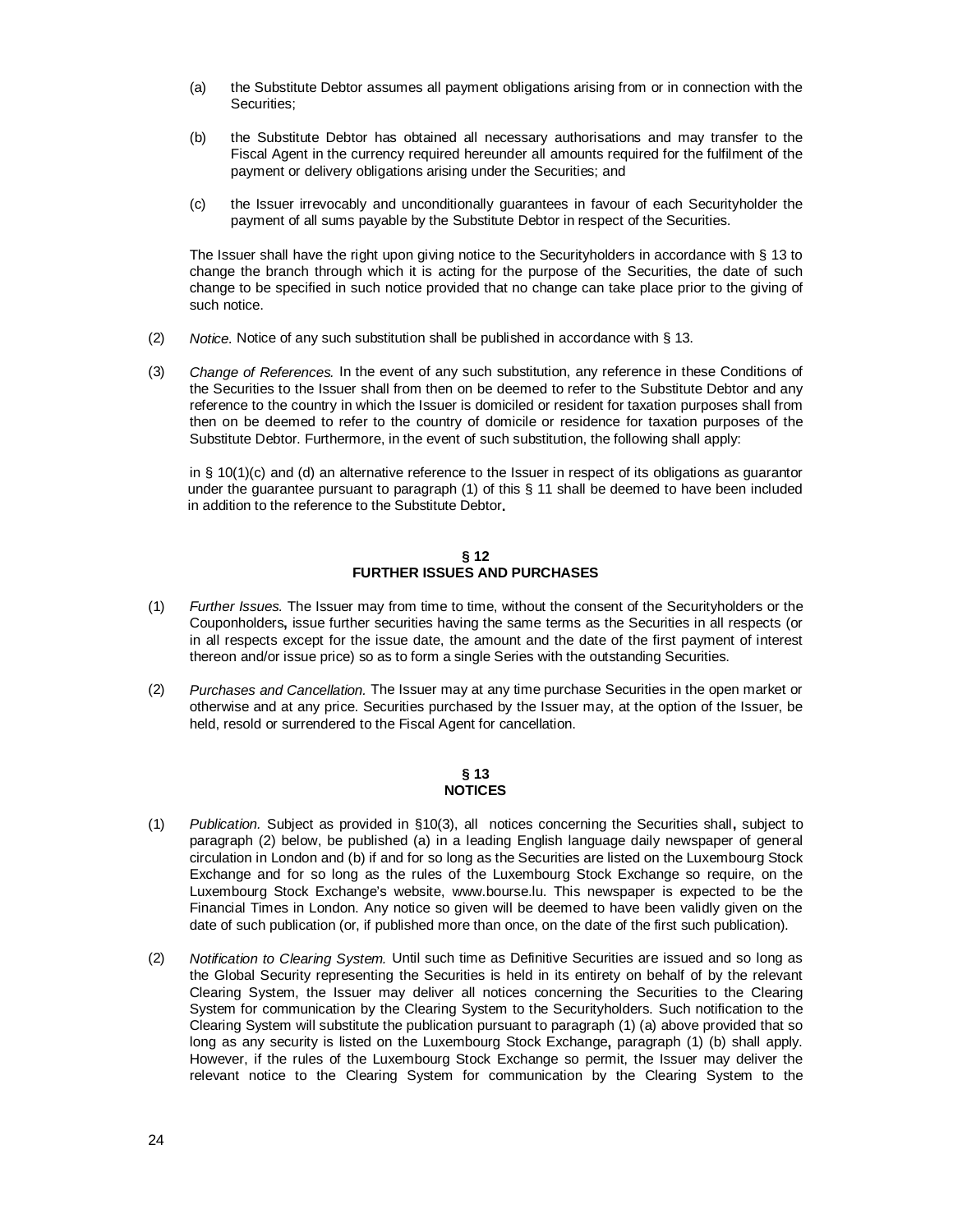Securityholder, in lieu of a publication in accordance with paragraph (1) (b) above. Any such notice shall be deemed to have been given to the holders of the Securities on the day on which the said notice was given to the relevant Clearing System.

(3) *Notification by Securityholders.* Notice to be given by any Securityholders shall be given to the Fiscal Agent or the Paying Agent in Luxembourg through the Clearing System in such manner as the Fiscal Agent and/or the Clearing System, as the case may be, may approve for this purpose. In the case of any Security in definitive form, notices to be given by any Securityholder shall be in writing and given by lodging the same, together with the relative Security or Securities, with the Fiscal Agent or the Paying Agent in Luxembourg**.**

### **§ 14 CONTRACTS (RIGHTS OF THIRD PARTIES) ACT 1999**

No rights are conferred on any person under the Contracts (Rights of Third Parties) Act 1999 to enforce any term of this Security, but this does not affect any right or remedy of any person which exists or is available apart from that Act.

#### **§ 15 MEETINGS OF SECURITYHOLDERS, MODIFICATION AND WAIVER**

The Agency Agreement contains provisions for convening meetings of the Securityholders to consider any matter affecting their interests, including the sanctioning by Extraordinary Resolution of a modification of the Securities**,** the Coupons or any of the provisions of the Agency Agreement. Such a meeting may be convened by the Issuer or upon the request in writing of Securityholders holding not less than ten per cent. in principal amount of the Securities for the time being remaining outstanding. The quorum at any such meeting for passing an Extraordinary Resolution is two or more persons holding or representing not less than 50 per cent. in principal amount of the Securities for the time being outstanding, or at any adjourned meeting two or more persons being or representing Securityholders whatever the principal amount of the Securities so held or represented, except that at any meeting the business of which includes the modification of certain provisions of the Securities, the Coupons or the Receipts (including modifying the date of maturity of the Securities or any date for payment of interest thereon, reducing or cancelling the amount of principal or the rate of interest payable in respect of the Securities or altering the currency of payment of the Securities or the Coupons)**,** the quorum shall be two or more persons holding or representing not less than three-quarters in principal amount of the Securities for the time being outstanding, or at any adjourned such meeting one or more persons holding or representing not less than one quarter in principal amount of the Securities for the time being outstanding. An Extraordinary Resolution passed at any meeting of the Securityholders shall be binding on all the Securityholders, whether or not they are present at the meeting , and on all Couponholders**.**

The Fiscal Agent and the Issuer may agree, without the consent of the Securityholders or Couponholders, to:

- (a) any modification (except as mentioned above) of the Securities**,** the Coupons or the Agency Agreement which is not prejudicial to the interests of the Securityholders; or
- (b) any modification of the Securities**,** the Coupons or the Agency Agreement which is of a formal, minor or technical nature or is made to correct a manifest error or proven error or to comply with mandatory provisions of the law.

Any such modification shall be binding on the Securityholders, and the Couponholders and any such modification shall be notified to the Securityholders in accordance with § 13 as soon as practicable thereafter.